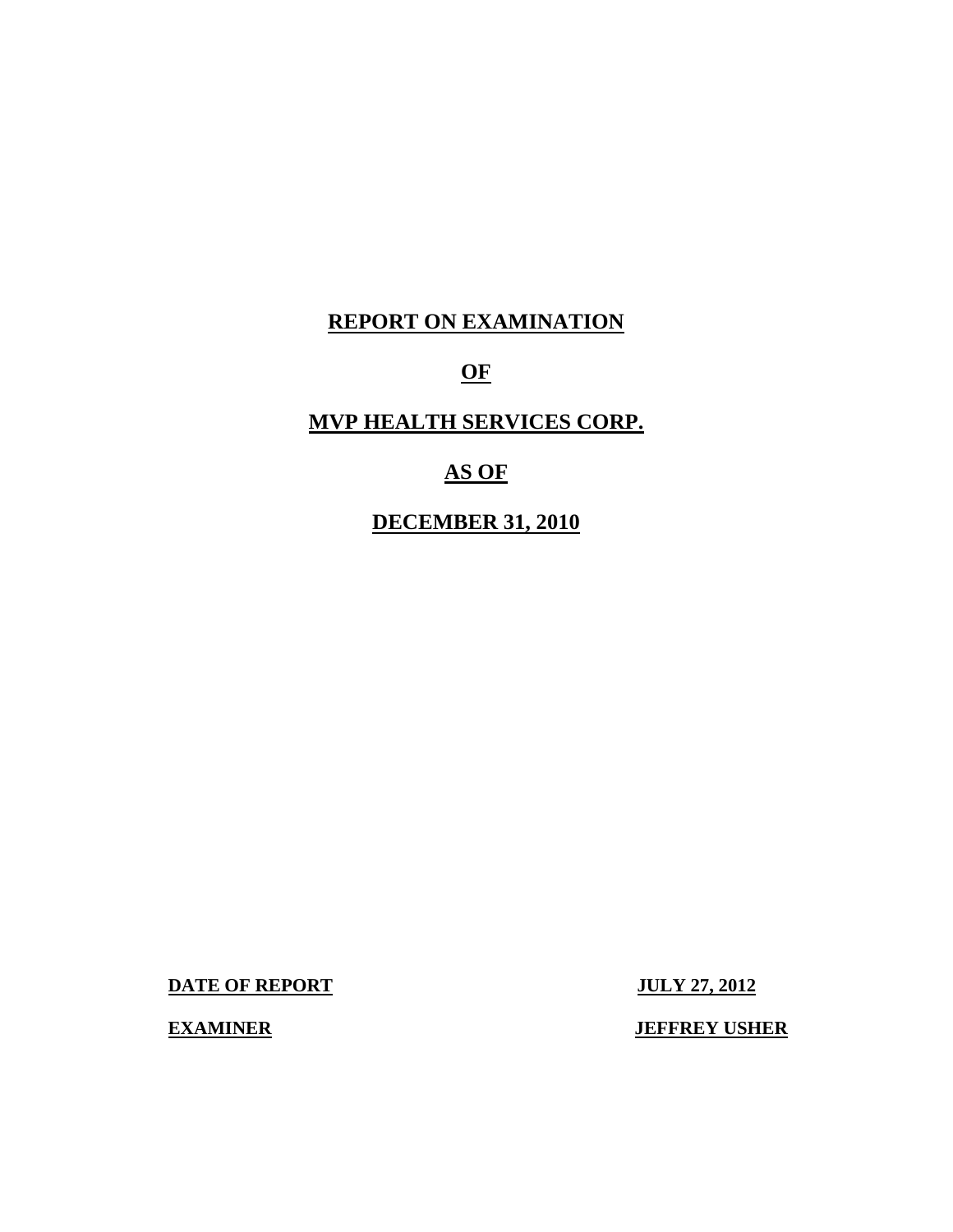# **TABLE OF CONTENTS**

# **ITEM NO. PAGE NO.**

| 1. | Scope of the examination                                                     | 3      |
|----|------------------------------------------------------------------------------|--------|
| 2. | Description of the Plan                                                      | 5      |
|    | Management and controls<br>A.                                                | 6<br>7 |
|    | Corporate governance<br>В.<br>$C_{\cdot}$                                    | 11     |
|    | Territory and plan of operation<br>Reinsurance<br>D.                         | 12     |
|    | Е.                                                                           | 13     |
|    | Holding company system<br>Significant operating ratios<br>F.                 | 17     |
| 3. | <b>Financial statements</b>                                                  | 19     |
|    |                                                                              |        |
|    | <b>Balance</b> sheet<br>$A_{-}$                                              | 19     |
|    | Statement of revenue and expenses and<br>B.<br>change in capital and surplus | 20     |
| 4. | Claims unpaid                                                                | 21     |
| 5. | Compliance with prior report on examination                                  | 22     |
| 6. | Summary of comments and recommendations                                      | 23     |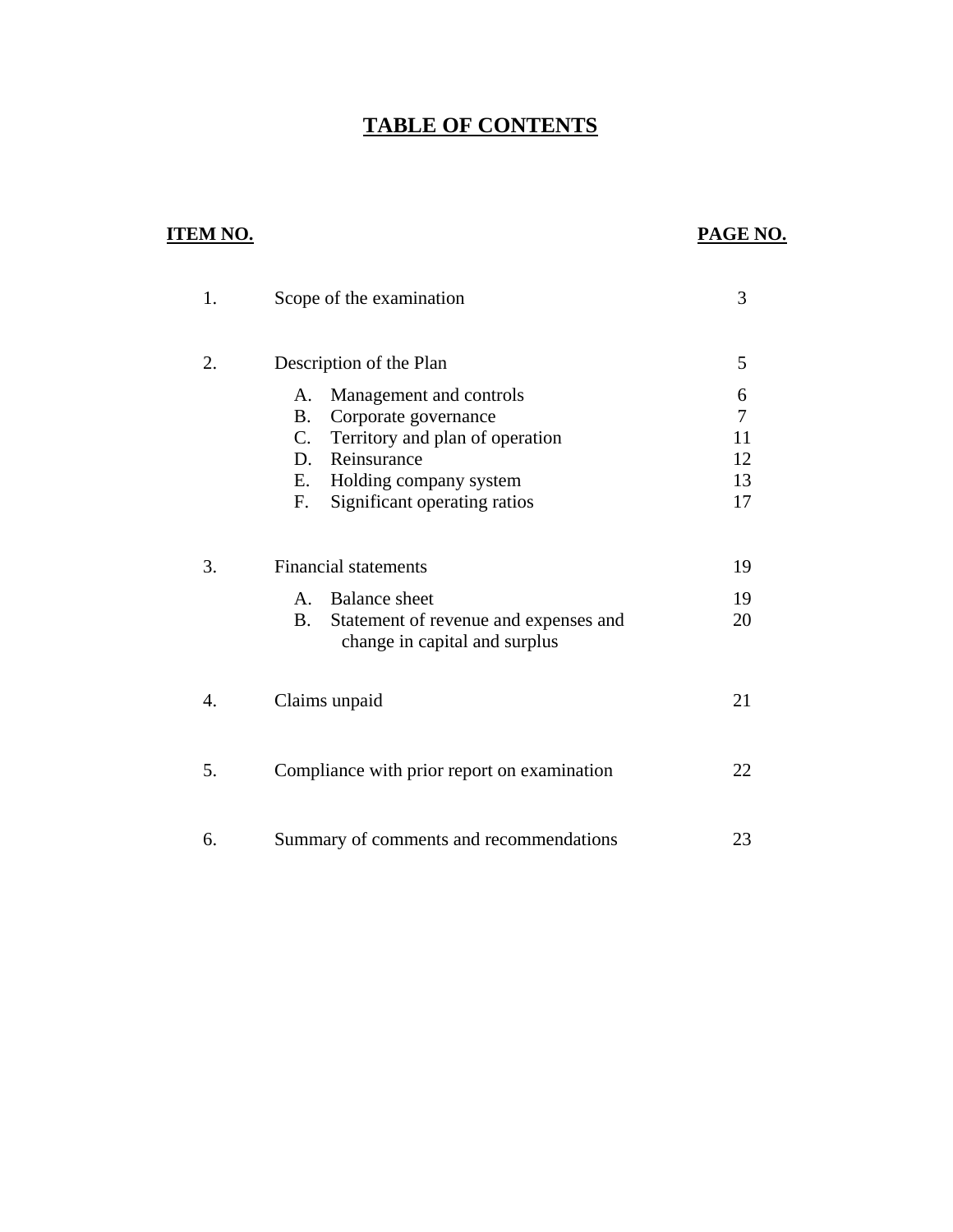

Governor Superintendent and Superintendent Superintendent Superintendent Superintendent Superintendent Superintendent

Andrew M. Cuomo Benjamin M. Lawsky

July 27, 2012

Honorable Benjamin M. Lawsky Superintendent of Financial Services Albany, New York 12257

Sir:

Pursuant to the requirements of the New York Insurance Law, and acting in accordance with the instructions contained in Appointment Number 30735, dated September 13, 2011, attached hereto, I have made an examination into the financial condition and affairs of MVP Health Services Corp., a not-for-profit health services corporation licensed pursuant to the provisions of Article 43 of the New York Insurance Law, as of December 31, 2010. The following report is respectfully submitted thereon.

The examination was conducted at the home office of MVP Health Services Corp. located at 625 State Street, Schenectady, New York.

Wherever the designations the "Plan" or "MVPHSC" appear herein, without qualification, they should be understood to indicate MVP Health Services Corp.

Wherever the designation "MVP" appears herein without qualification, it should be understood to indicate "MVP Health Care, Inc., the ultimate parent of MVPHSC.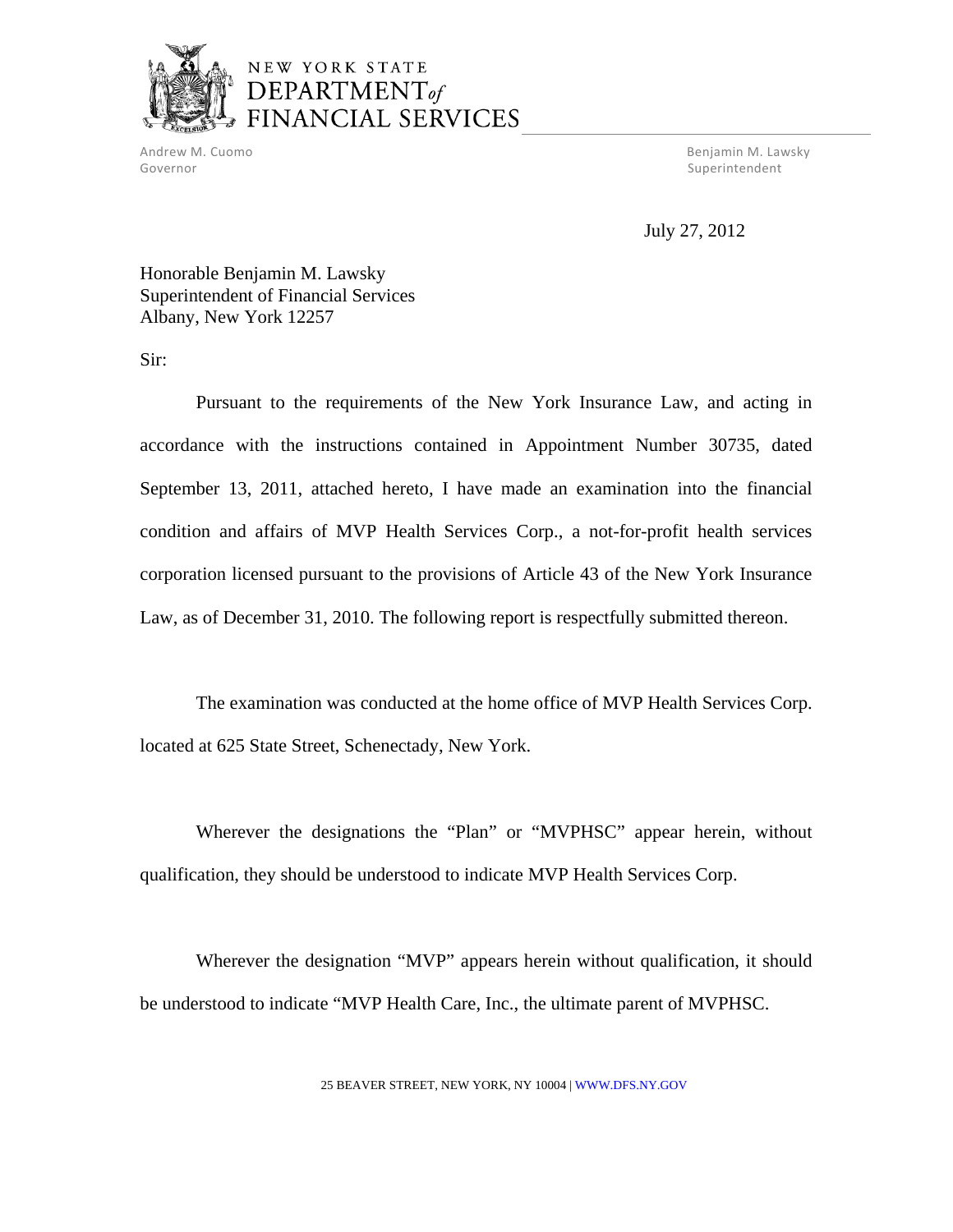Wherever the designation the "Department" appears herein, without qualification, it should be understood to indicate the New York State Department of Financial Services.

On October 3, 2011, the New York State Insurance Department merged with the New York State Banking Department to become the New York State Department of Financial Services.

A separate market conduct examination reviewing the manner in which MVPHSC conducts its business practices and fulfills its contractual obligations to policyholders and claimants is being conducted as of December 31, 2010. A separate report will be submitted thereon.

Concurrent examinations were made of MVP Health Insurance Company ("MVPHIC"), a New York for-profit insurance company, licensed pursuant to the provisions of Article 42 of New York Insurance Law, Preferred Assurance Company, Inc. ("PAC"), a not-for-profit corporation licensed pursuant to the provisions of Article 43 of New York Insurance Law and MVP Heath Plan, Inc. ("MVPHP"), a not-for-profit health maintenance organization licensed pursuant to the provisions of Article 44 of the New York Public Health Law. These three companies are affiliates within the MVP holding company system as detailed herein. Separate financial reports thereon have been submitted for each of the above entities.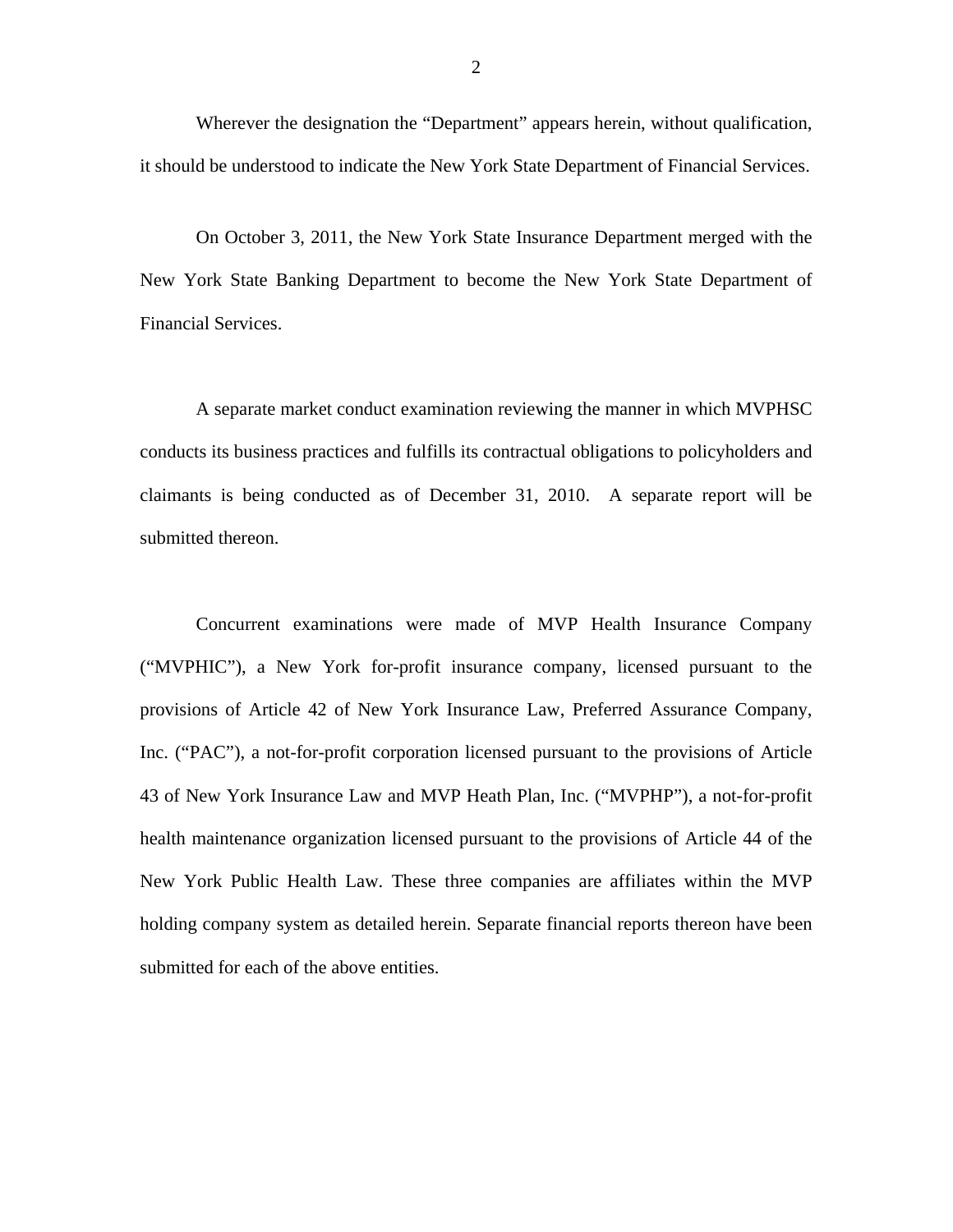#### **1. SCOPE OF THE EXAMINATION**

The Plan was previously examined as of December 31, 2007. This examination of the Plan is a financial examination as defined in the National Association of Insurance Commissioners ("NAIC") *Financial Condition Examiners Handbook, 2010 Edition* (the "Handbook") and it covers the three year-period from January 1, 2008 through December 31, 2010. The examination was conducted observing the guidelines and procedures in the Handbook. Where deemed appropriate by the examiner, transactions occurring subsequent to December 31, 2010, were also reviewed.

The examination was conducted using a risk-focused approach in accordance with the provisions of the Handbook, which provides guidance for the establishment of an examination plan based on the examiner's assessment of risk in the Plan's operations and utilized that evaluation in formulating the nature and extent of the examination. The riskfocused examination approach was included in the Handbook for the first time in 2007; thus, this examination was the first such type of examination of the Plan. The examiner planned and performed the examination to evaluate the Plan's current financial condition, as well as identify prospective risks that may threaten the future solvency of MVPHSC.

The examiner identified key processes, assessed the risks within those processes and assessed the internal control systems and procedures used to mitigate those risks. The examination also included an assessment of the principles used and significant estimates made by management, an evaluation of the overall financial statement presentation, and determined management's compliance with the Department's statutes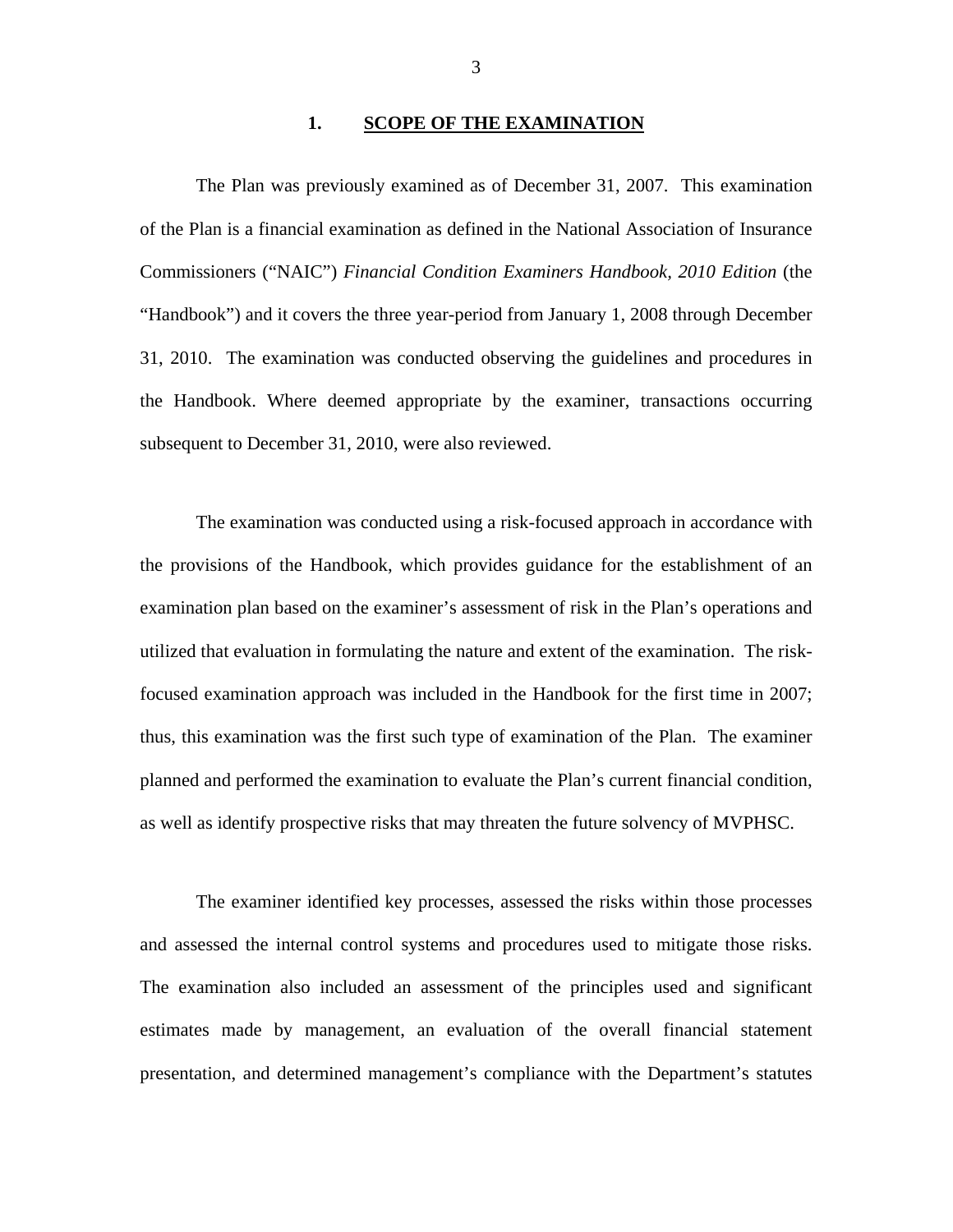and guidelines, Statutory Accounting Principles, as adopted by the Department, and NAIC annual statement instructions.

Information concerning the Plan's organizational structure, business approach and control environment were utilized to develop the examination approach. The examination evaluated the Plan's risks and management activities in accordance with the NAIC's nine branded risk categories.

These categories are as follows:

- Pricing/Underwriting
- Reserving
- Operational
- Strategic
- Credit
- Market
- Liquidity
- Legal
- Reputational

The Plan was audited annually, for calendar years 2008 through 2010, by the accounting firm of PricewaterhouseCoopers LLP ("PwC"). The Plan received an unqualified opinion in each of those years. Certain audit work papers of PwC were reviewed and relied upon in conjunction with this examination. A review was also made of the ultimate parent's (MVP Health Care, Inc.) corporate governance structure, which included its internal audit function, enterprise risk management program and model audit rule compliance, as they relate to the Plan.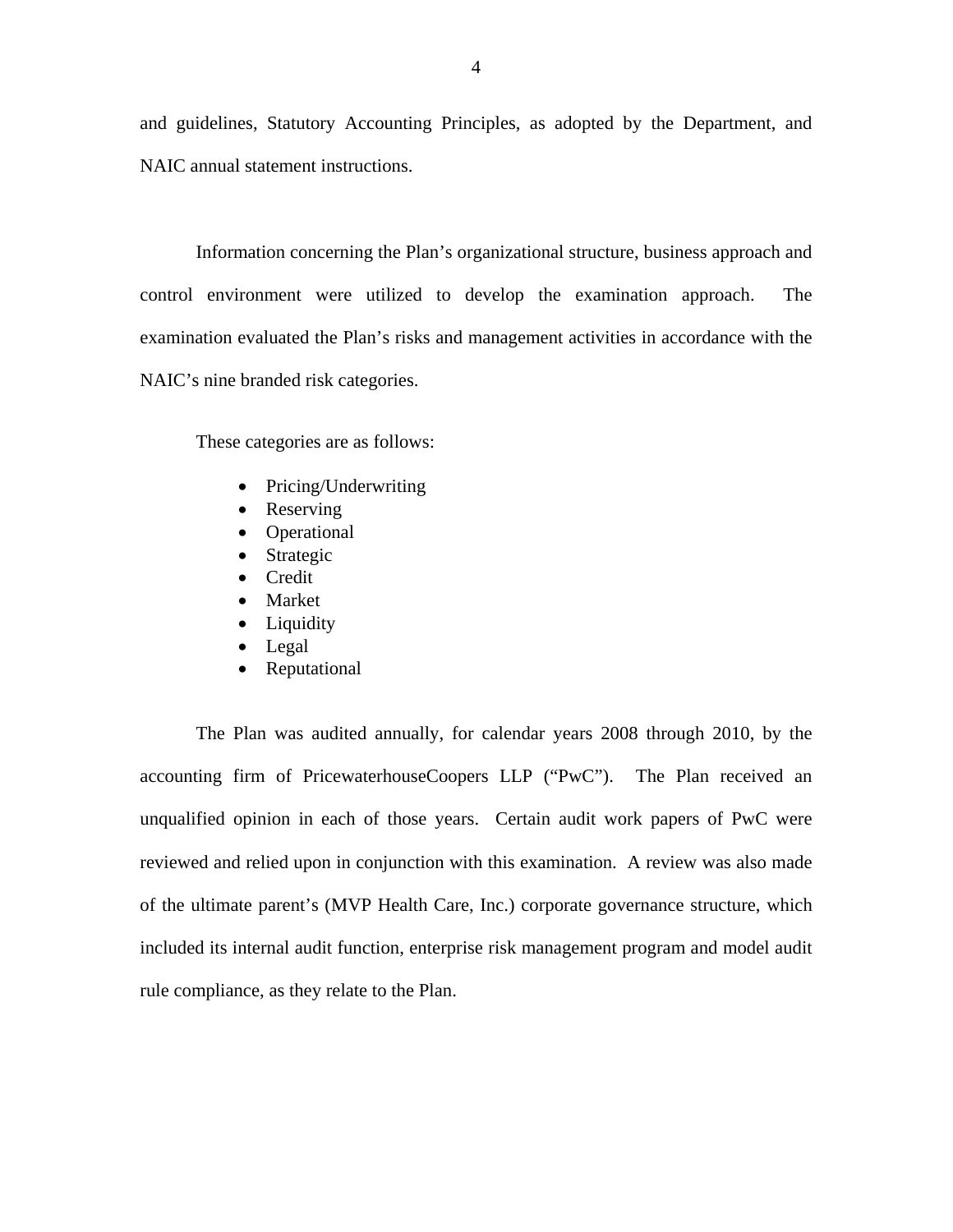<span id="page-6-0"></span>This report on examination is confined to financial statements and comments on those matters which involve departures from laws, regulations or rules, or which require explanation or description.

The examiner reviewed the corrective actions taken by the Plan with respect to the recommendations concerning financial issues contained in the prior report on examination. The result of the examiner's review is contained in item 5 of this report.

#### 2. **DESCRIPTION OF THE PLAN**

MVP Health Services Corp. was incorporated on October 8, 1992, and filed its Certificate of Incorporation with the New York Department of State on October 16, 1992.

The Plan was incorporated under Section 402 of the Not-for-Profit Corporation Law and licensed pursuant to Article 43 of the New York Insurance Law as a not-forprofit health services corporation. Prior to January 2002, MVPHSC offered point-ofservice (POS) health insurance products. At the examination date the Plan provided only dental insurance to its subscribers.

The Plan is a Type D membership corporation as defined in Section 201 of the New York Not-for-Profit Corporation Law. MVPHSC is a subsidiary of MVPRT Holdings, Inc., which is a wholly-owned subsidiary of MVPHIC Holding Corporation. MVPHIC Holding Corporation is a wholly-owned subsidiary of MVP Health Care, Inc. Pursuant to its by-laws, the Plan has one corporate member, MVPRT Holdings, Inc.

5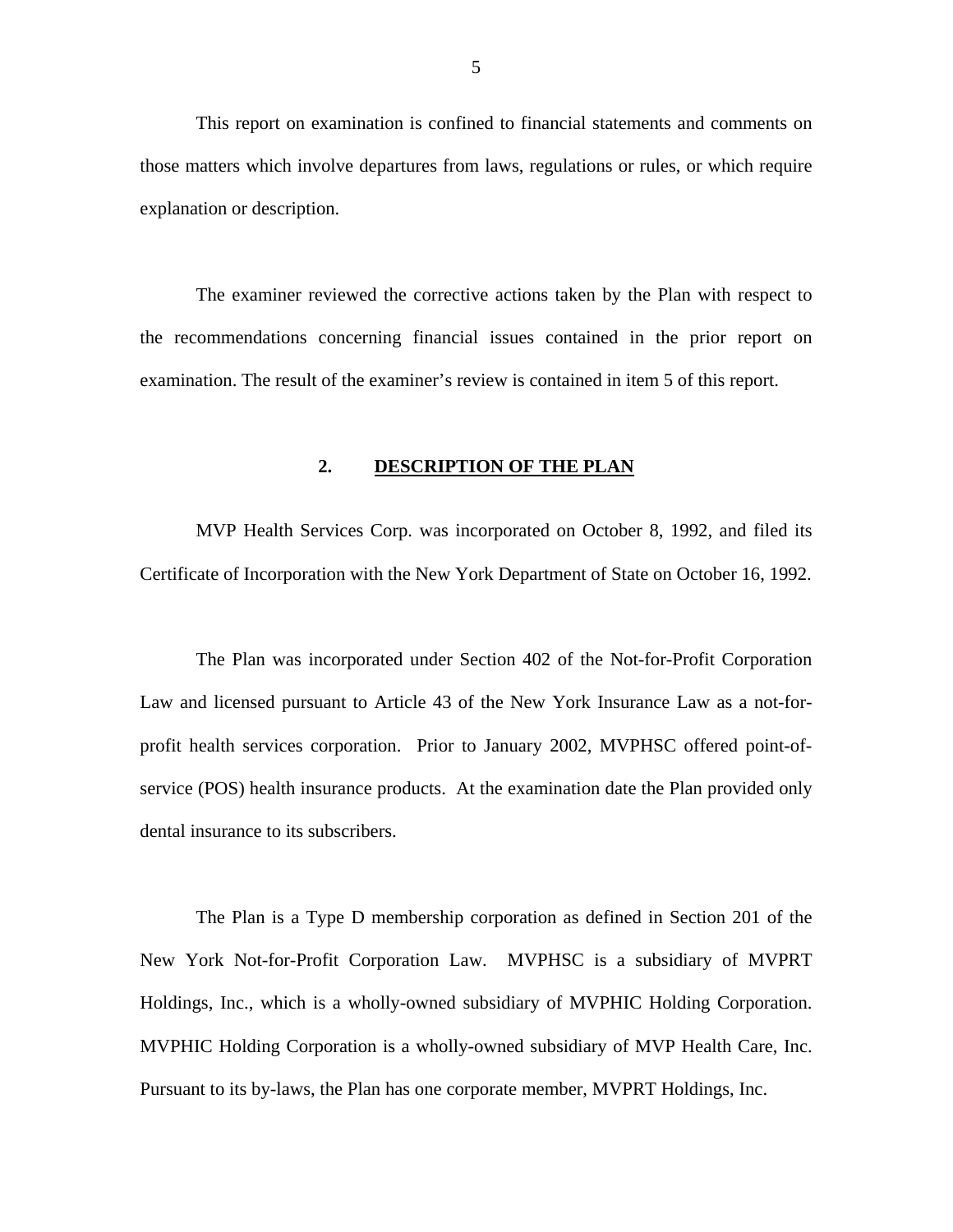#### <span id="page-7-0"></span>A. Management and Controls

Alplaus, New York

Pursuant to the Plan's charter and by-laws, management of the Plan is to be vested in a board of directors consisting of not less than three nor more than nineteen members. As of December 31, 2010, the board of directors consisted of four members, as set forth below:

| Name and Residence                                 | <b>Principal Business Affiliation</b>                           |
|----------------------------------------------------|-----------------------------------------------------------------|
| <b>Physician Representative</b>                    |                                                                 |
| Herschel R. Lessin, M.D.<br>Poughkeepsie, New York | Pediatrician,<br>Children's Medical Group, PLLC                 |
| <b>Subscriber Representative</b>                   |                                                                 |
| Karen B. Johnson<br>Schenectady, New York          | Director of Development,<br><b>Proctors Theatre</b>             |
| <b>Community Representatives</b>                   |                                                                 |
| David W. Oliker<br>Charlton, New York              | President and Chief Executive Officer,<br>MVP Health Care, Inc. |
| Jon K. Rich                                        | Retired                                                         |

The minutes of all meetings of the board of directors, and committees thereof held during the examination period were reviewed. Board meetings were generally well attended, with all directors attending at least one-half of the meetings they were eligible to attend.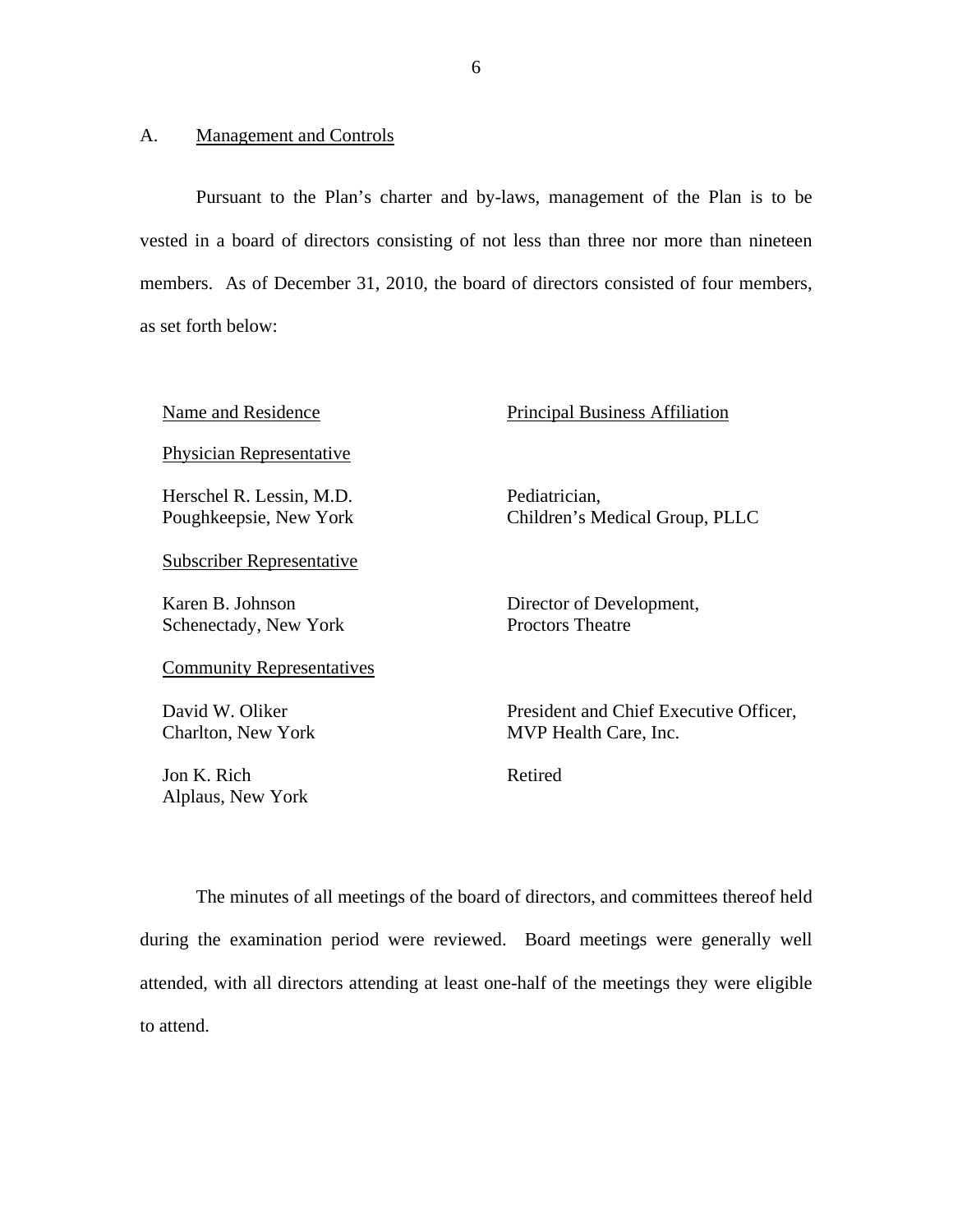<span id="page-8-0"></span>The principal officers of the Plan as of December 31, 2010 were as follows:

| Name                   | Title                                                          |
|------------------------|----------------------------------------------------------------|
| David W. Oliker        | President and Chief Executive Officer                          |
| Mark A. Fish           | Executive Vice-President and Chief<br><b>Financial Officer</b> |
| Denise V. Gonick, Esq. | Executive Vice-President and Chief Legal<br>)fficer            |

#### B. Corporate Governance

Corporate governance, enterprise risk management ("ERM"), internal audit department ("IAD"), and model audit rule ("MAR") processes for the Plan are provided by MVP Health Care, Inc. ("MVP"), the ultimate parent of the Plan.

Exhibit M of the Handbook (Understanding the Corporate Governance Structure) was utilized by the examiner as guidance for assessing the Plan's Corporate Governance. Overall, it was determined that the Plan's Corporate Governance structure is adequate, sets an appropriate "tone at the top", supports a proactive approach to operational risk management, and contributes to an effective system of internal controls. It was found that the corporate Board of Directors and key executives encourage integrity and ethical behavior throughout the organization and that senior management promotes a corporate culture that acknowledges, understands and maintains an effective control environment.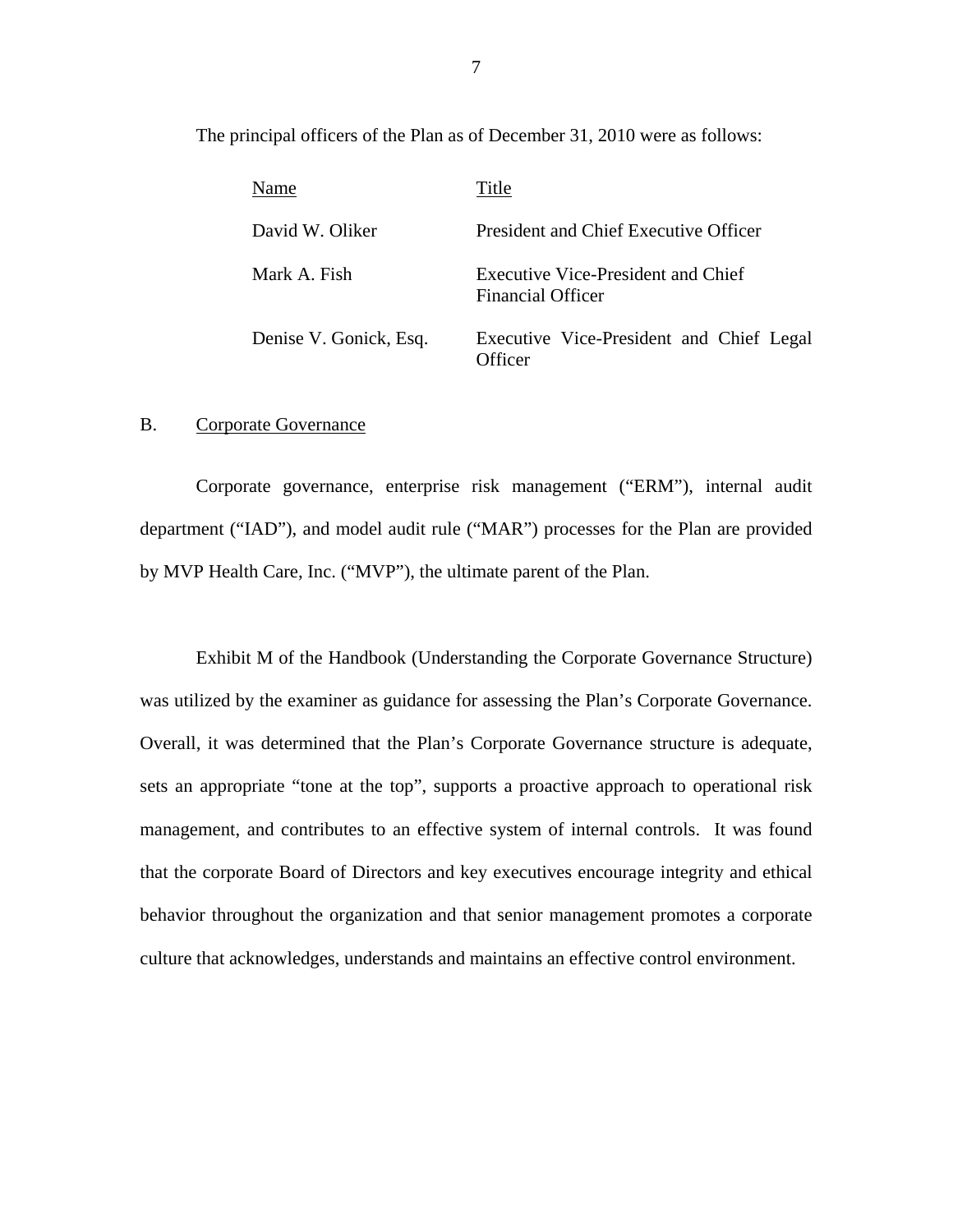#### Enterprise Risk Management

The Plan has not formally adopted an ERM framework for proactively addressing and mitigating risks, including prospective business risks. It is a prudent business practice for the Plan to consider utilizing the services of an independent risk management specialist or officially appoint a Chief Risk Officer ("CRO") and establish a Risk Committee ("RC") to further its ERM initiatives.

It is recommended that the Plan officially appoint a Chief Risk Officer and establish a Risk Committee accountable for the overall ERM function. The Risk Committee would report directly to the Board of Directors.

The examiner identified prospective risks to MVPHSC, relative to the effects of the Patient Protection and Affordable Care Act and the overall regulatory environment. However, MVP identified these potential risks and established a government affairs department, to address emerging policy issues within the health insurance industry and those facing MVP. As the issues are identified, MVP establishes leadership teams to gain an understanding of the impact to MVP. These leadership teams are developed to provide recommendations to the members of the executive team responsible for MVP's strategy on emerging issues. The leadership teams also work with internal stakeholders to inform them on emerging issues, and the necessary actions needed to support MVP's strategy.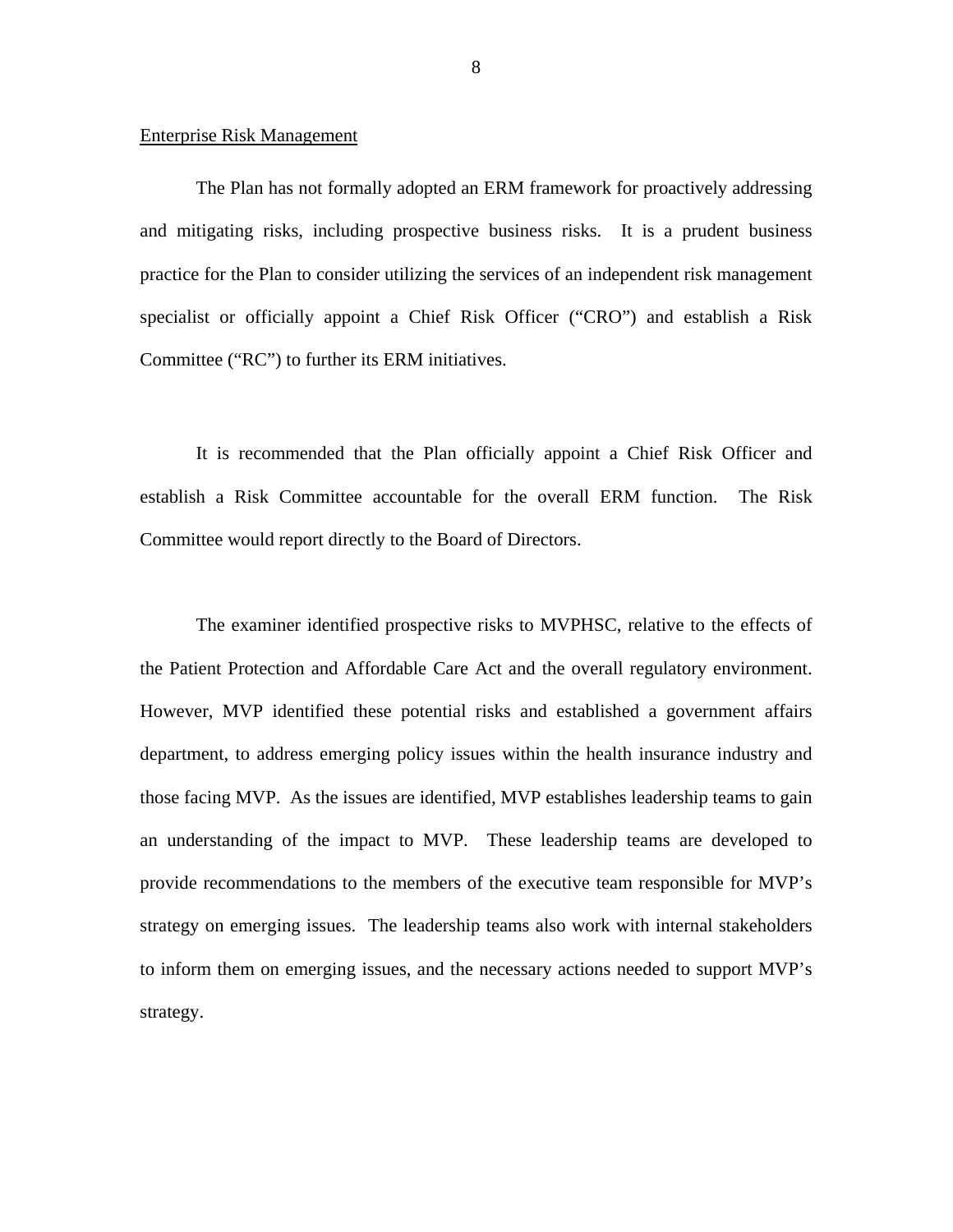#### **Internal Audit Department**

MVP Health Care, Inc., the ultimate parent, established an Internal Audit Department to serve all the subsidiaries within its holding company system, including MVPHSC. The Audit Committee of the Board of Directors (the "AC"), is comprised entirely of members independent of MVP and MVPHSC.

The IAD assists all levels of management by reviewing and testing financial and operational controls and processes established by management to ensure compliance with laws, regulations and policies. The scope of the IAD program is coordinated with PwC, MVP's independent certified public accountant, to ensure optimal audit coverage and maximum efficiency.

The examiner's interview of MVP's Audit Committee chairman as well as the review of the 2008-2010 evaluations of the IAD director revealed that the annual evaluation of the IAD director is prepared and signed by the Chief Financial Officer ("CFO"). Also, the IAD director's compensation is determined by the CFO.

Preferred corporate governance protocols call for the responsibilities and performance of the internal audit department to be measured by the Audit Committee, to ensure independence from senior management.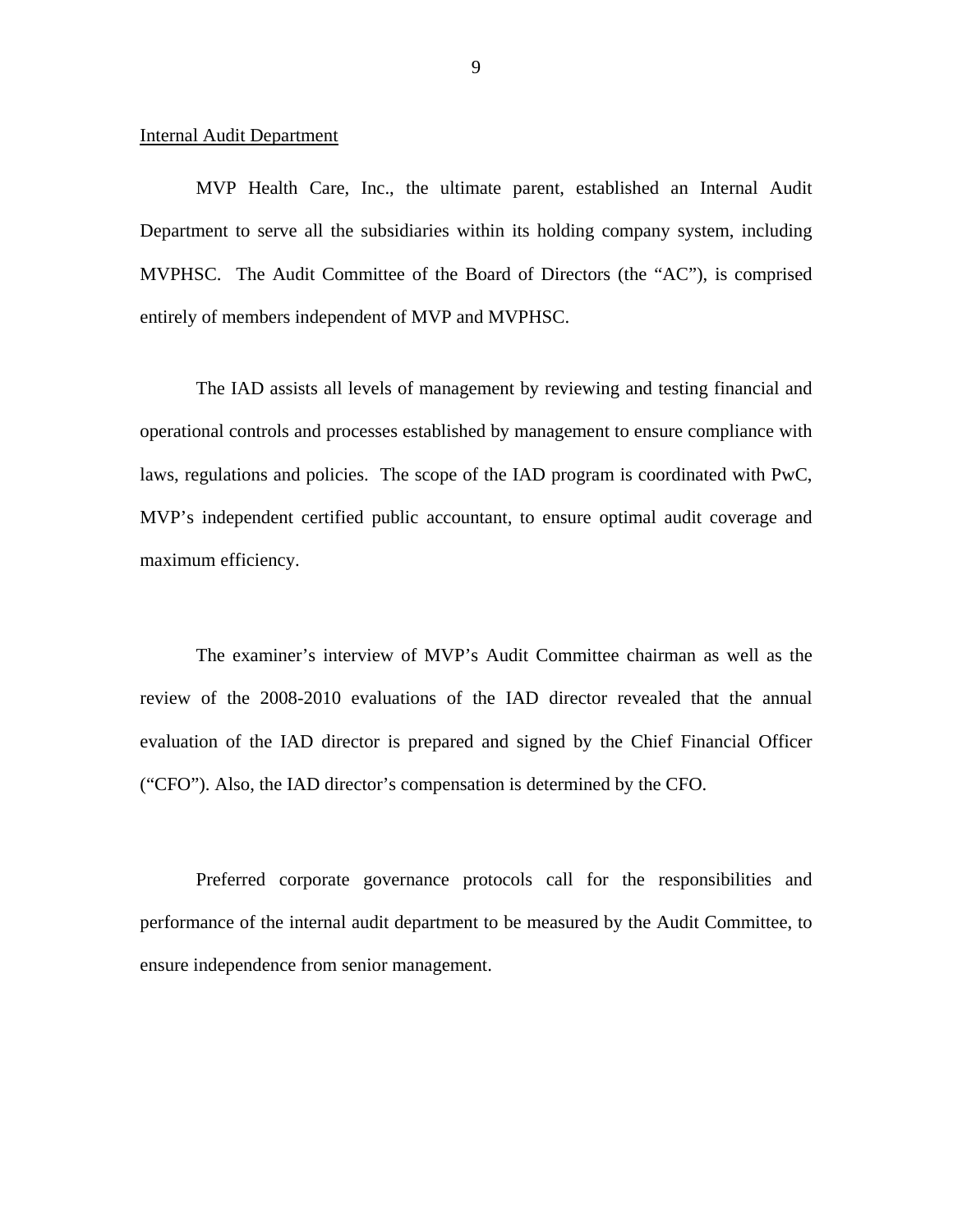This position is supported throughout the audit industry, including specific guidance from organizations such as the American Institute of Certified Public Accountants ("AICPA") and the Institute of Internal Auditors ("IIA").

Per the IIA:

 maintain an un-biased and impartial mindset in regard to all "The internal auditor occupies a unique position, he or she is employed by management but is also expected to review the conduct of management which can create significant tension since the internal auditor's independence from management is necessary for the auditor to objectively assess management's action, but the internal auditor's dependence on management for employment is very clear; and to maintain objectivity, internal auditors should have no personal or professional involvement with or allegiance to the area being audited; and should engagements."

In order to enhance the independence of the internal audit function, it is recommended that MVP revise the Internal Audit and Audit Committee charters to clearly indicate that the Audit Committee has primary responsibility for the performance evaluation and compensation of the IAD director.

It is also recommended that the MVP Audit Committee maintains documentation to support the Audit Committee's review of the IAD director's performance. Details for the IAD director's compensation should also be included.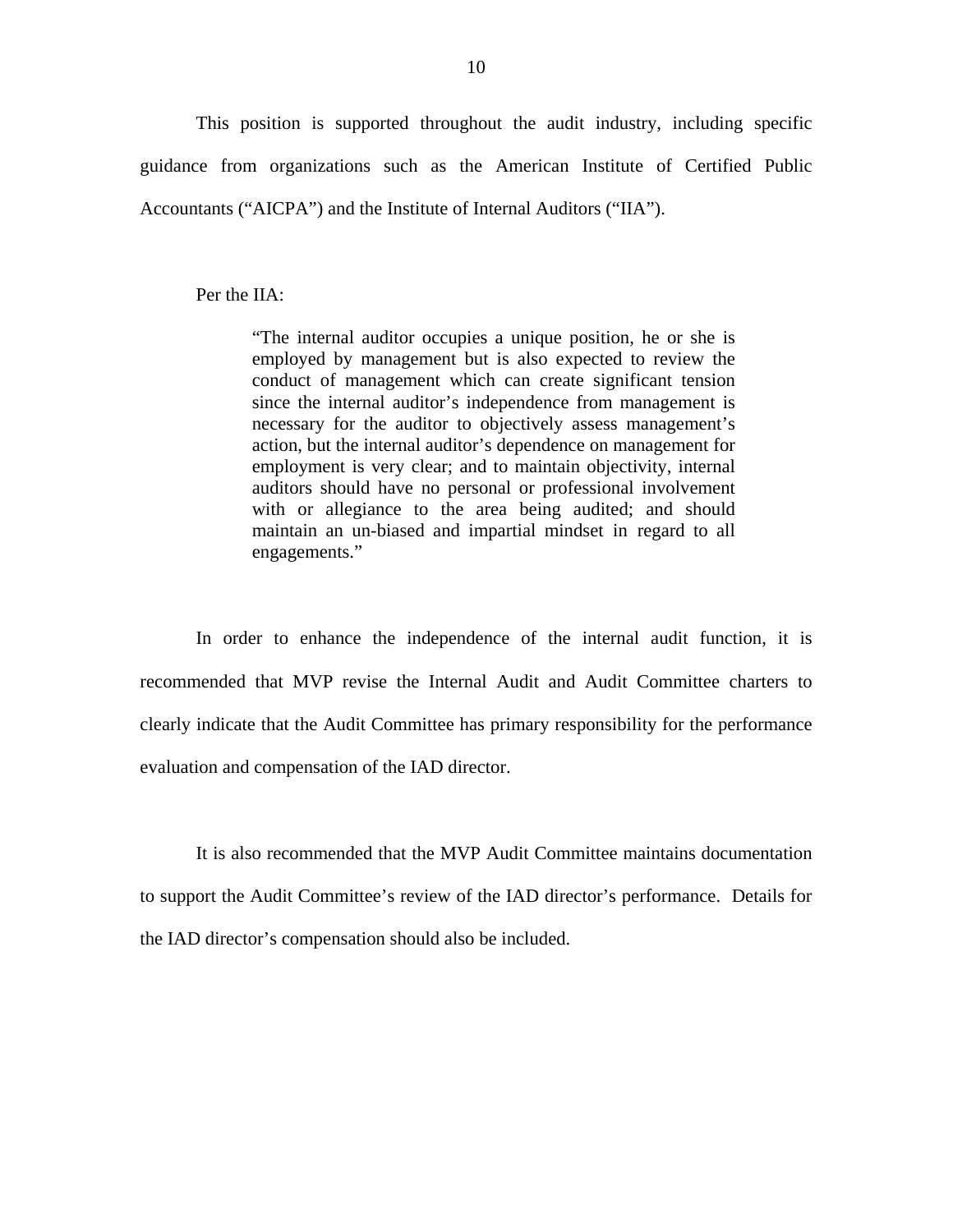#### <span id="page-12-0"></span>Model Audit Rule

Neither the Plan's parent, MVPRT Holdings, Inc., nor its ultimate parent MVP Health Care, Inc. are publicly traded companies and therefore not subject to the Sarbanes-Oxley Act of 2002. However, the ultimate parent and its subsidiaries are subject to the provision of the Model Audit Rule and therefore are subject to its requirements. The Department's Regulation No. 118 (NYCRR 98) – Audited Financial Statements, represents MAR requirements for the New York regulated entities, including MVPHSC. Regulation No. 118 was promulgated on an emergency basis in December 2009 and was effective January 1, 2010.

MVP's management of general controls is applied to its subsidiaries, which include the Plan. As part of its MAR analysis, risks from various operations were identified and segregated by operational cycles and entity level controls. In coordination with the Plan's management, risks identified were labeled and cataloged using specific control codes. The IAD performed its own control testing and accumulated its findings. The examiner's review of control testing showed that general controls appear to be working at a satisfactory level. The examiner relied upon work performed by the IAD, as recommended by the NAIC Handbook.

#### C. Territory and Plan of Operation

The Plan was authorized to write insurance business as a not-for-profit health service corporation within the State of New York pursuant to Article 43 of the New York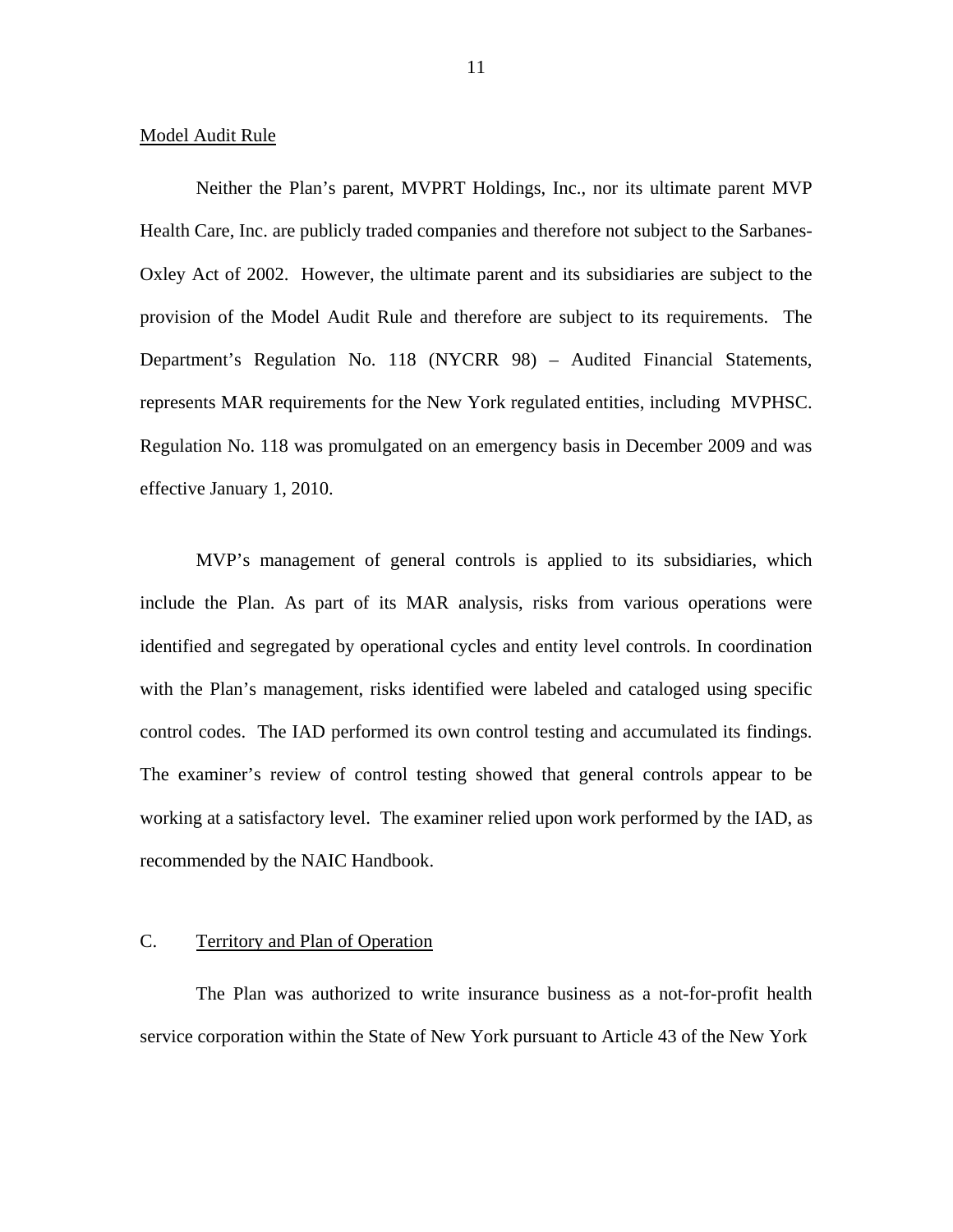Insurance Law. During the examination period, the Plan wrote only stand-alone indemnity dental insurance.

The Plan's enrollment during the examination period was as follows:

| 2000 | 2000           | 2010 |
|------|----------------|------|
|      | 1<br><u> {</u> | - 0  |

The Plan's direct written premium for each year under examination was as follows:

| 2008        | 2009        | 2010        |
|-------------|-------------|-------------|
| \$3,993,424 | \$3,544,256 | \$3,211,983 |

The Plan indicated that the decrease in premium is a direct relationship to the decrease in membership.

During the examination period, MVPHSC solicited business as a direct writer through the use of the Plan's in-house licensed agents. The Plan also contracted with licensed agents and brokers for the production of business.

D. Reinsurance

The Plan did not assume or cede any reinsurance during the three year period covered by this examination.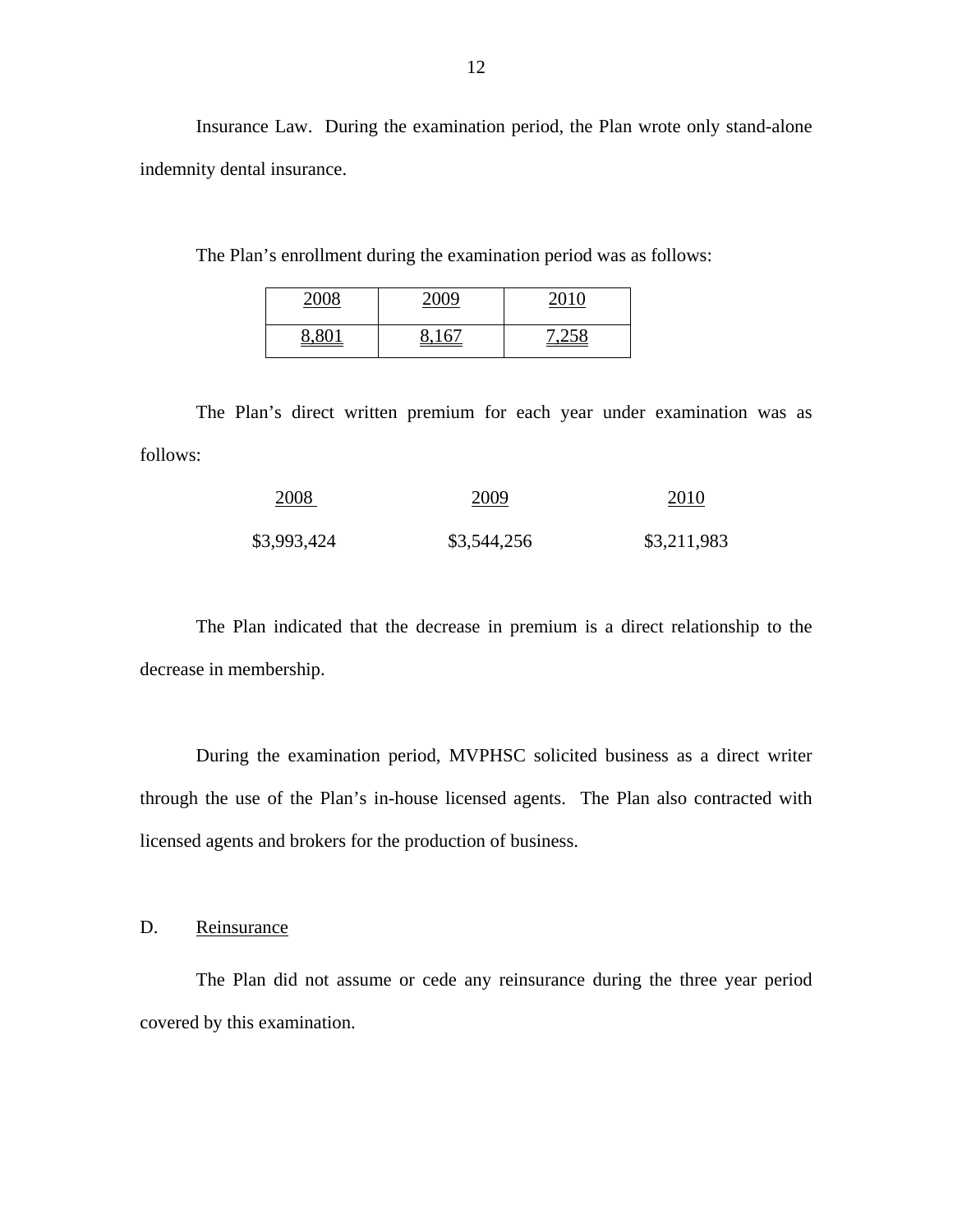#### <span id="page-14-0"></span>E. Holding Company System

The Plan is a wholly-owned subsidiary of MVPRT Holdings, Inc., which is a wholly-owned subsidiary of MVPHIC Holding Corporation. MVP Health Care, Inc. "MVP" is the ultimate parent. MVP and its subsidiaries comprise an integrated health benefits insurance and health benefit management holding company system.

On January 6, 2006, MVP Health Plan, Inc. ("HMO"), a tax-exempt New York State not-for-profit corporation, licensed as a health maintenance organization to deliver health care services in New York and Vermont, combined with Preferred Care, Inc. ("PC"), a tax-exempt New York State not-for-profit corporation. Under the terms of their agreement and plan of reorganization by and between Preferred Care, Inc. and MVP Health Plan, Inc., PC and HMO reorganized their respective enterprises under a holding company structure, with the ultimate holding company changed to MVP Health Care, Inc., which now serves as the direct or indirect parent company of all of the former PC affiliates and of the HMO and all of its affiliates.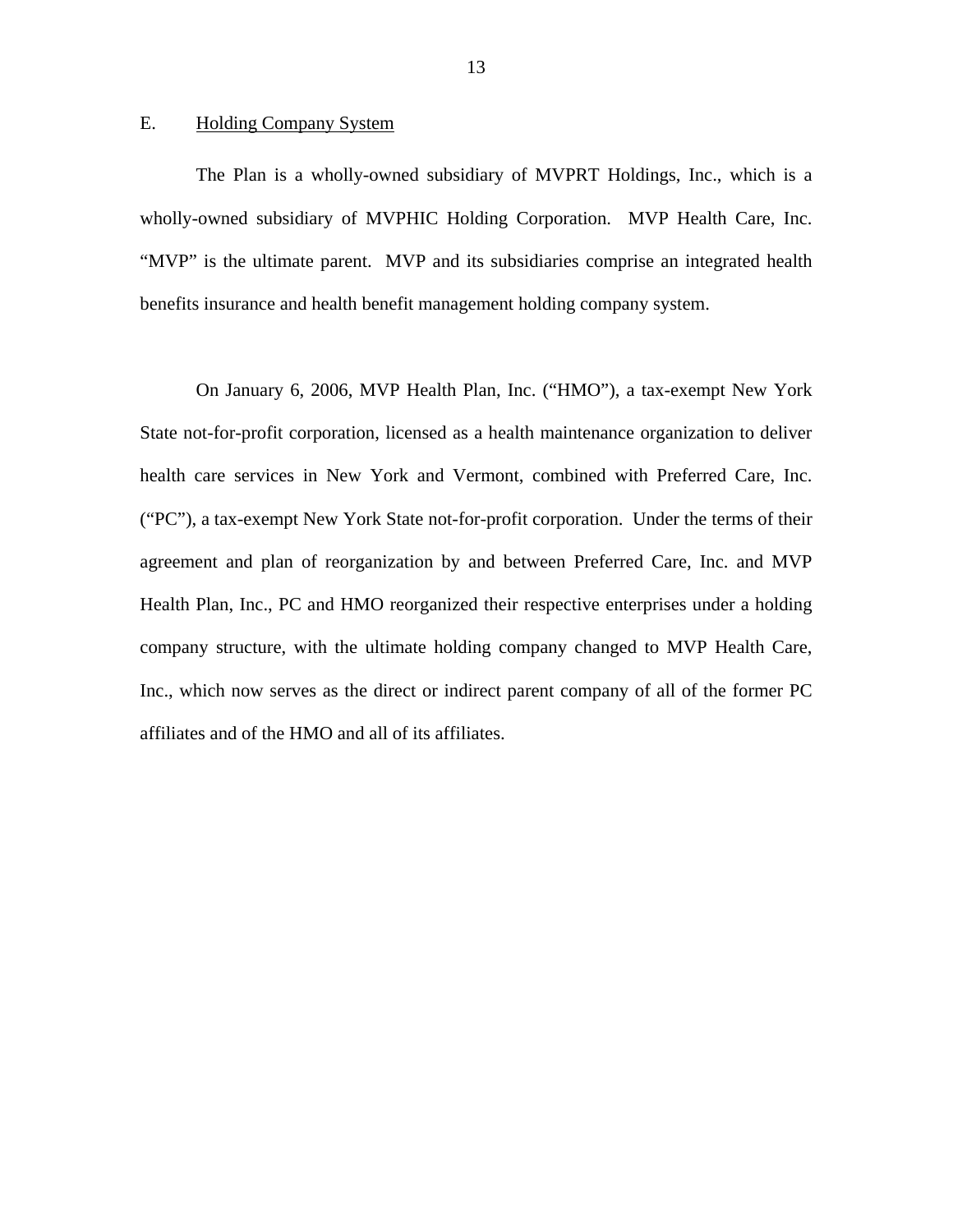The following is the organizational chart of MVP Health Care, Inc., the ultimate parent and its subsidiaries as of December 31, 2010.



#### MVPHIC Holding Corporation ("MVPHICHC")

MVPHIC Holding Corporation was incorporated on November 22, 2000, pursuant to Section 402 of New York Business Corporation Law. It was specifically formed to hold the stock of MVPHIC. MVPHIC is an Article 42 for-profit accident and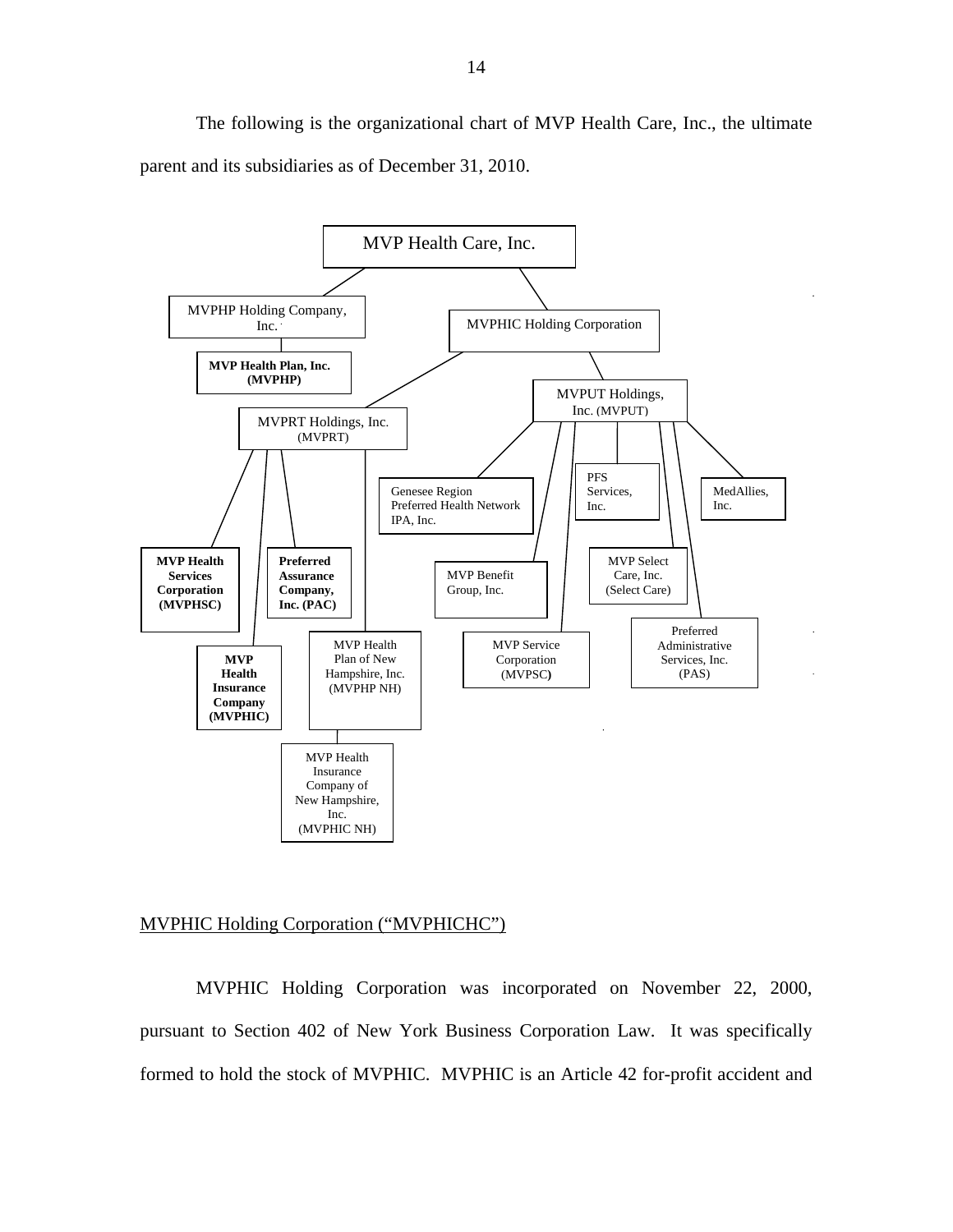health insurance company licensed in the State of New York. MVPHIC Holding Corporation holds and controls 100% ownership of MVPRT Holdings, Inc. (MVPRT) and MVPUT Holdings, Inc. (MVPUT), MVP Health Care, Inc., in turn, owns and controls 100% of the stock of MVPHIC Holding Corporation.

MVPRT and MVPUT are New York corporations. MVPRT controls subsidiaries which are regulated by the New York State Department of Financial Services and various Insurance Departments (Vermont Department of Financial Regulation and New Hampshire Insurance Department). MVPUT controls subsidiaries which are not regulated.

MVPHIC Holding Corporation controls five subsidiaries of MVPRT Holdings, Inc. Three of the five subsidiaries, MVP Health Services Corporation, Preferred Assurance Company, Inc., and MVP Health Insurance Company, are regulated by the New York State Department of Financial Services.

#### MVP Health Plan, Inc. ("MVPHP")

MVPHP was incorporated on July 30, 1982 pursuant to Section 402 of the New York Not-For-Profit Corporation Law for the purpose of operating as a health maintenance organization as such term is defined in Article 44 of the New York Public Health Law. MVPHP, which operates as an IPA model HMO, is also a federally qualified HMO.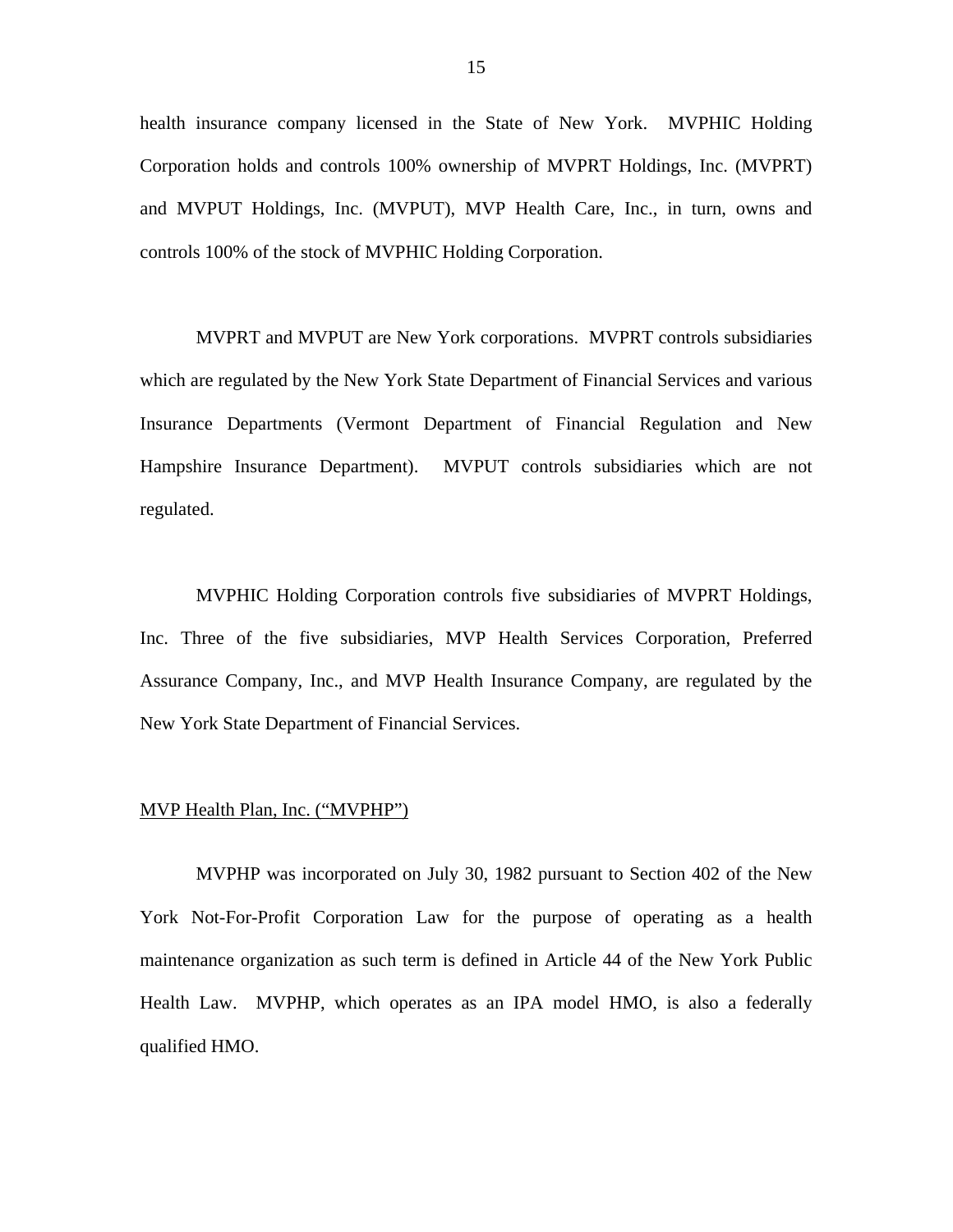#### Preferred Assurance Company, Inc. ("PAC")

PAC is licensed to do business within New York State as a non-profit health corporation pursuant to the provisions of Article 43 of the New York Insurance Law. PAC provides coverage for hospital, medical and other health services for the out-ofnetwork component of MVPHP's point-of-service product in the Rochester metropolitan area. PAC markets Preferred Provider Organizations (PPO) and Exclusive Provider Organizations (EPO) products. PAC is a subsidiary of MVPRT Holdings, Inc.

#### MVP Health Insurance Company ("MVPHIC")

MVPHIC is a for-profit New York corporation, wholly-owned by MVPRT Holdings Inc., which is a wholly-owned subsidiary of MVPHIC Holding Corporation. MVP Health Care, Inc. is the ultimate parent. MVPHIC was incorporated on April 24, 2000. MVPHIC is licensed in the State of New York as an accident and health insurance company pursuant to Article 42 of the New York Insurance Law. MVPHIC underwrites EPO, PPO, point-of-service (out-of-network) and indemnity only products for large and small groups.

#### MVP Service Corporation ("MVPSC")

The Plan has a management service and consulting agreement with MVP Service Corporation. MVPSC is wholly-controlled by MVPUT Holdings, Inc. MVP Service Corporation's employees perform all day-to-day operations of the Plan, and charges the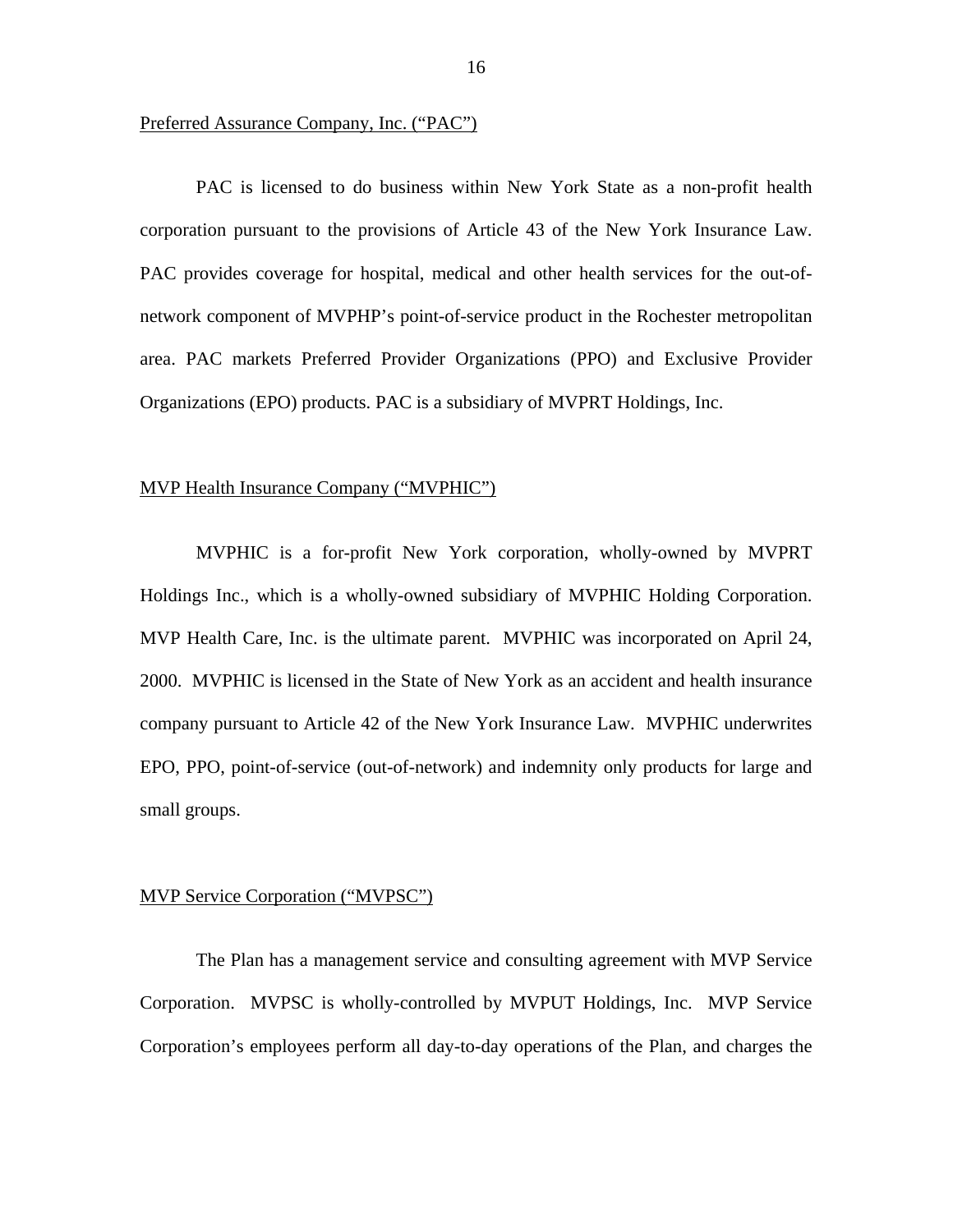Plan for its share of costs based on a contractual cost allocation methodology pursuant to the agreement, approved by the Department.

#### Tax Allocation Agreement

MVPHIC Holding Corporation, entered into a tax allocation agreement with its affiliates, including the three New York State regulated entities, MVPHIC, MVPHSC and PAC dated January 6, 2006, and amended on December 22, 2009. The amended agreement complied with the Department's requirements and was approved on January 8, 2010.

#### F. Significant Operating Ratio

The following ratios have been computed as of December 31, 2010 based upon the results of this examination:

| Net premiums written to capital and surplus | $1$ to $1$ |
|---------------------------------------------|------------|
| Uncollected premiums to surplus             | 1.1%       |
| Cash and invested assets to unpaid claims   | $33$ to 1  |
| Surplus to unpaid claims                    | 3455%      |

The above ratios fall within the National Association of Insurance Commissioners (NAIC) benchmarks, with the exception of cash and invested assets to unpaid claims and surplus to unpaid claims which far exceed the benchmarks set by the NAIC.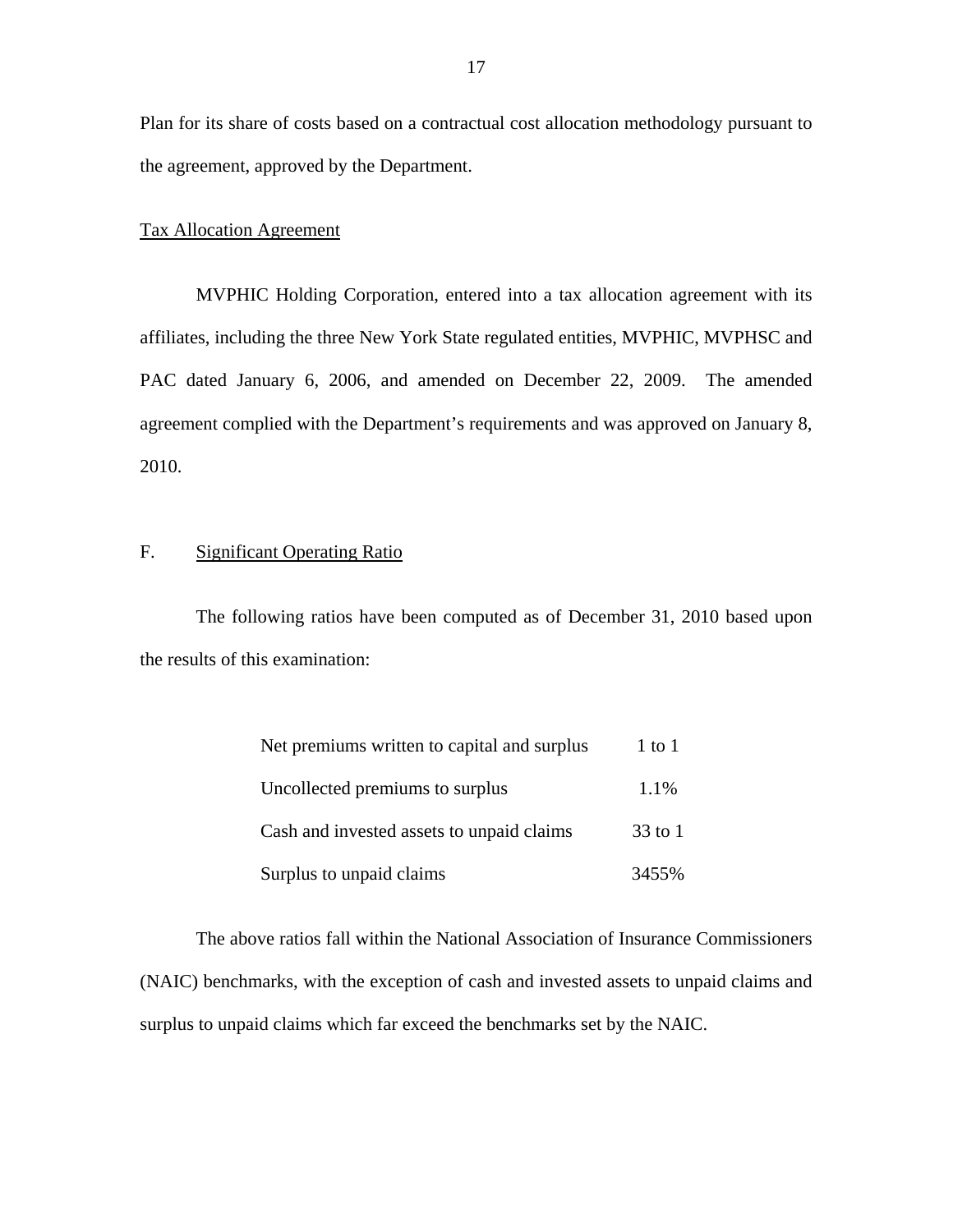The underwriting ratios presented below are on an earned-incurred basis and encompass the three-year period covered by this examination.

|                                 | Amounts      | Percentages |
|---------------------------------|--------------|-------------|
| Claims                          | \$6,949,373  | 65%         |
| Claim adjustment expenses       | 426,045      | 4%          |
| General administrative expenses | 1,931,165    | 18%         |
| Net underwriting gain           | 1,443,080    | 13%         |
| Premiums earned                 | \$10.749.663 | .00%        |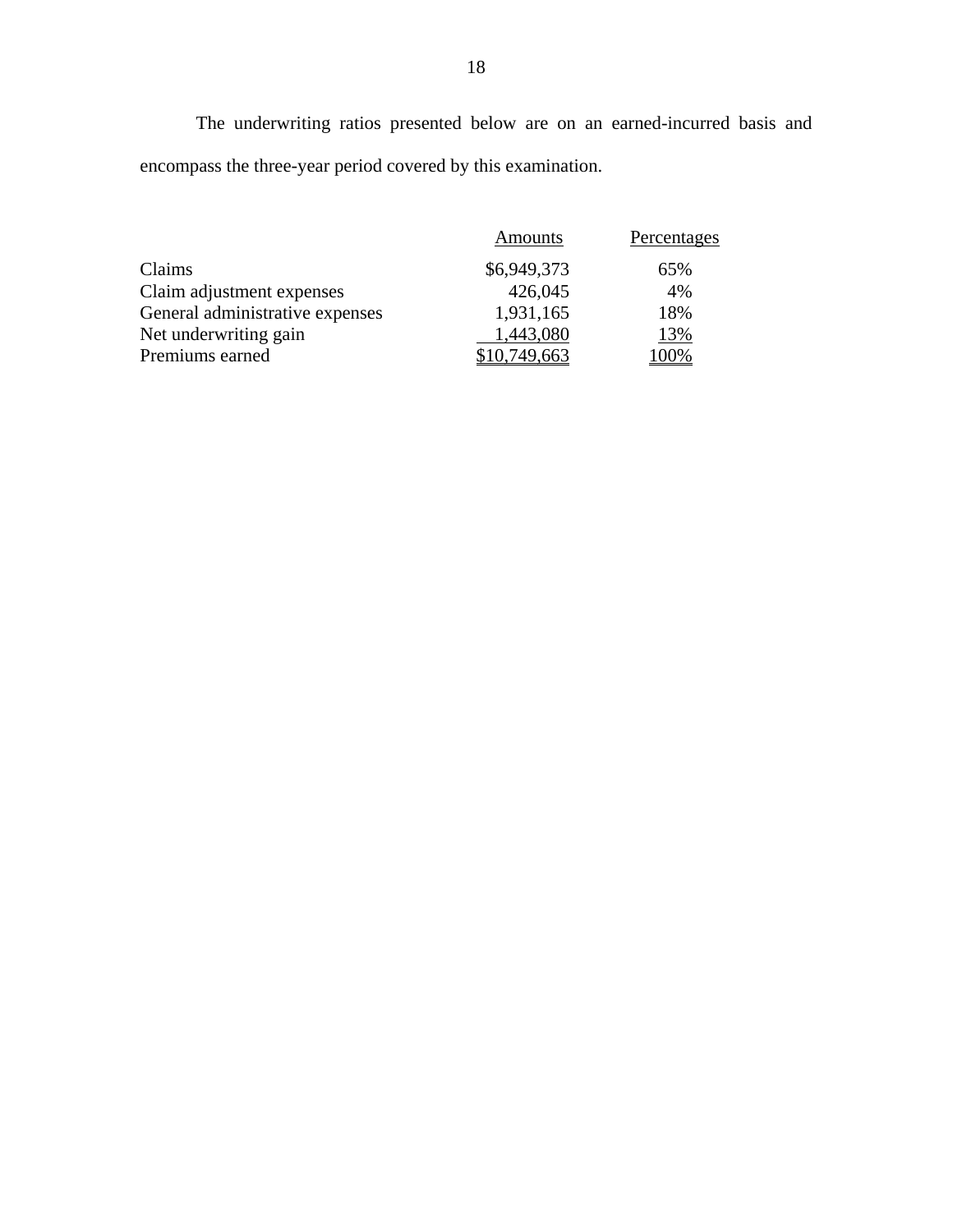## **3**. **FINANCIAL STATEMENTS**

### A. Balance Sheet

The following shows the assets and liabilities as determined by this examination. This statement is the same as the balance sheet filed by the Plan as of December 31, 2010.

| Assets                                                                                                                                                                                        | Examination                                                                 | Plan                                                                        |
|-----------------------------------------------------------------------------------------------------------------------------------------------------------------------------------------------|-----------------------------------------------------------------------------|-----------------------------------------------------------------------------|
| <b>Bonds</b><br>Cash and short term investment<br>Investment income due and accrued<br>Uncollected premium<br>Net deferred tax asset<br>Receivable from parent and affiliates<br>Total assets | \$811,943<br>2,795,708<br>13,122<br>42,119<br>646<br>269,682<br>\$3,933,220 | \$811,943<br>2,795,708<br>13,122<br>42,119<br>646<br>269,682<br>\$3,933,220 |
| Liabilities                                                                                                                                                                                   |                                                                             |                                                                             |
| Claims unpaid<br>Unpaid claims adjustment expenses<br>Premiums received in advance<br>General expenses due and accrued<br>Current federal income tax payable<br><b>Total liabilities</b>      | \$109,835<br>9,000<br>4,423<br>5,552<br>8,799<br>\$137,609                  | \$109,835<br>9,000<br>4,423<br>5,552<br>8,799<br>\$137,609                  |
| Capital and surplus                                                                                                                                                                           |                                                                             |                                                                             |
| Common capital stock<br>Gross paid in and contributed surplus<br>Aggregate write-ins for other than special<br>surplus funds<br>Unassigned funds (surplus)<br>Total capital and surplus       | \$401,498<br>3,394,113<br>\$3,795,611                                       | \$401,498<br>3,394,113<br>\$3,795,611                                       |
| Total liabilities, capital and surplus                                                                                                                                                        | <u>\$3,933,220</u>                                                          | <u>\$3,933,220</u>                                                          |

Note: The Internal Revenue Service has not conducted any audits of the income tax returns filed on behalf of the Plan during the period under this examination. The examiner is unaware of any potential exposure of the Plan to any further tax assessment, and no liability has been established relative to such contingency.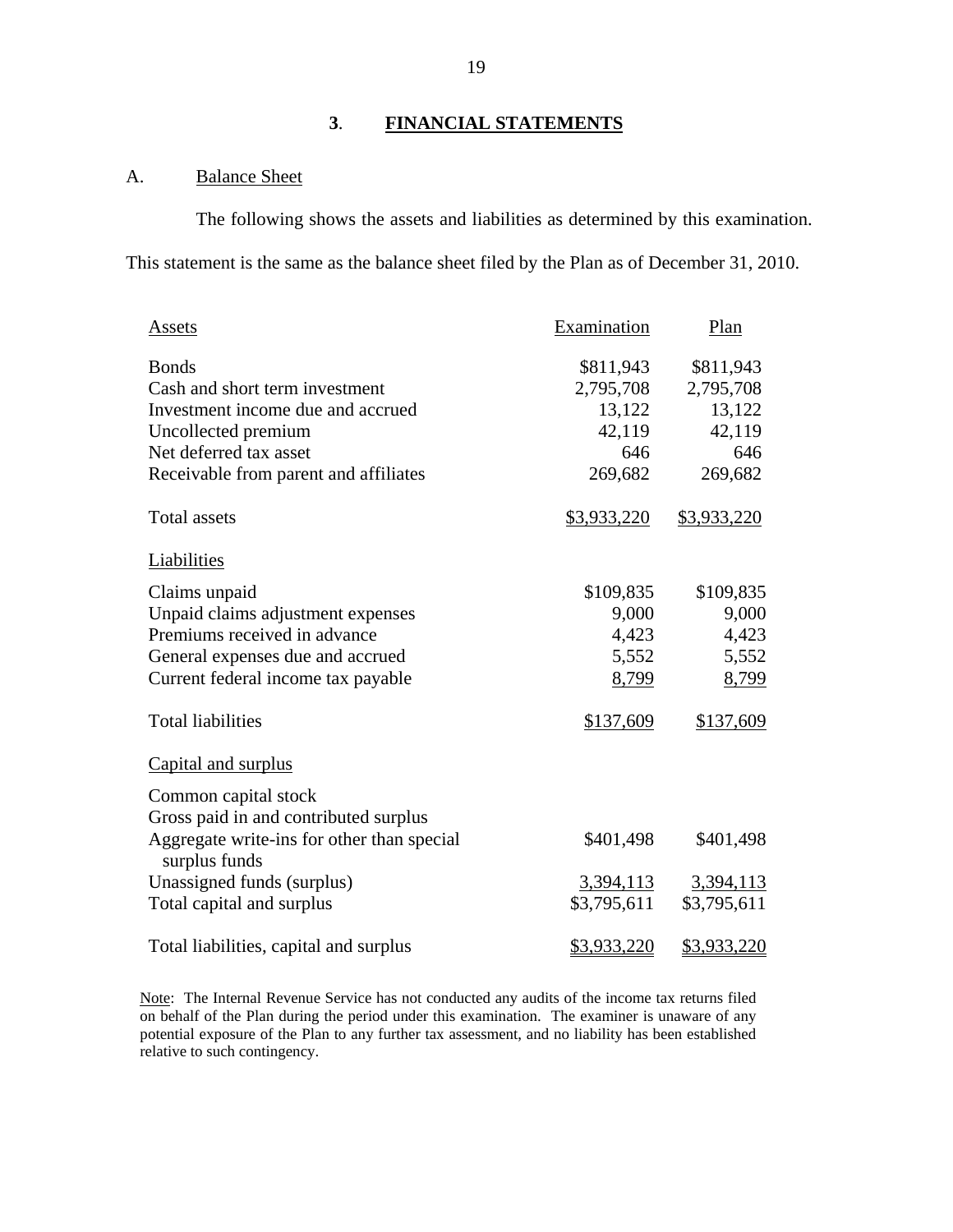B. Statement of Revenue and Expenses and Change in Capital and Surplus

Capital and surplus increased \$1,057,422 during the three year examination period, January 1, 2008 through December 31, 2010, detailed as follows:

| Revenue                                                      |                          |                  |              |
|--------------------------------------------------------------|--------------------------|------------------|--------------|
| Net premium income                                           |                          |                  | \$10,749,663 |
| <b>Expenses</b>                                              |                          |                  |              |
| Hospital/medical benefits<br>Other professional services     | \$<br>3,280<br>6,946,093 |                  |              |
| Total hospital and medical                                   |                          | \$6,949,373      |              |
| Administrative expenses                                      |                          |                  |              |
| Claim adjustment expenses<br>General administrative expenses | 426,045<br>1,931,165     |                  |              |
| Total administrative expenses                                |                          | 2,357,210        |              |
| Total underwriting deductions                                |                          |                  | 9,306,583    |
| Net underwriting gain                                        |                          |                  | 1,443,080    |
| Net investment income earned<br>Net realized capital gain    |                          | 119,881<br>4,828 |              |
| Net investment gains                                         |                          |                  | 124,709      |
| Aggregate write-ins for other income                         |                          |                  | 11,873       |
| Net gain before federal income taxes                         |                          |                  | 1,579,662    |
| Federal income taxes incurred                                |                          |                  | (526,938)    |
| Net income                                                   |                          |                  | \$1,052,724  |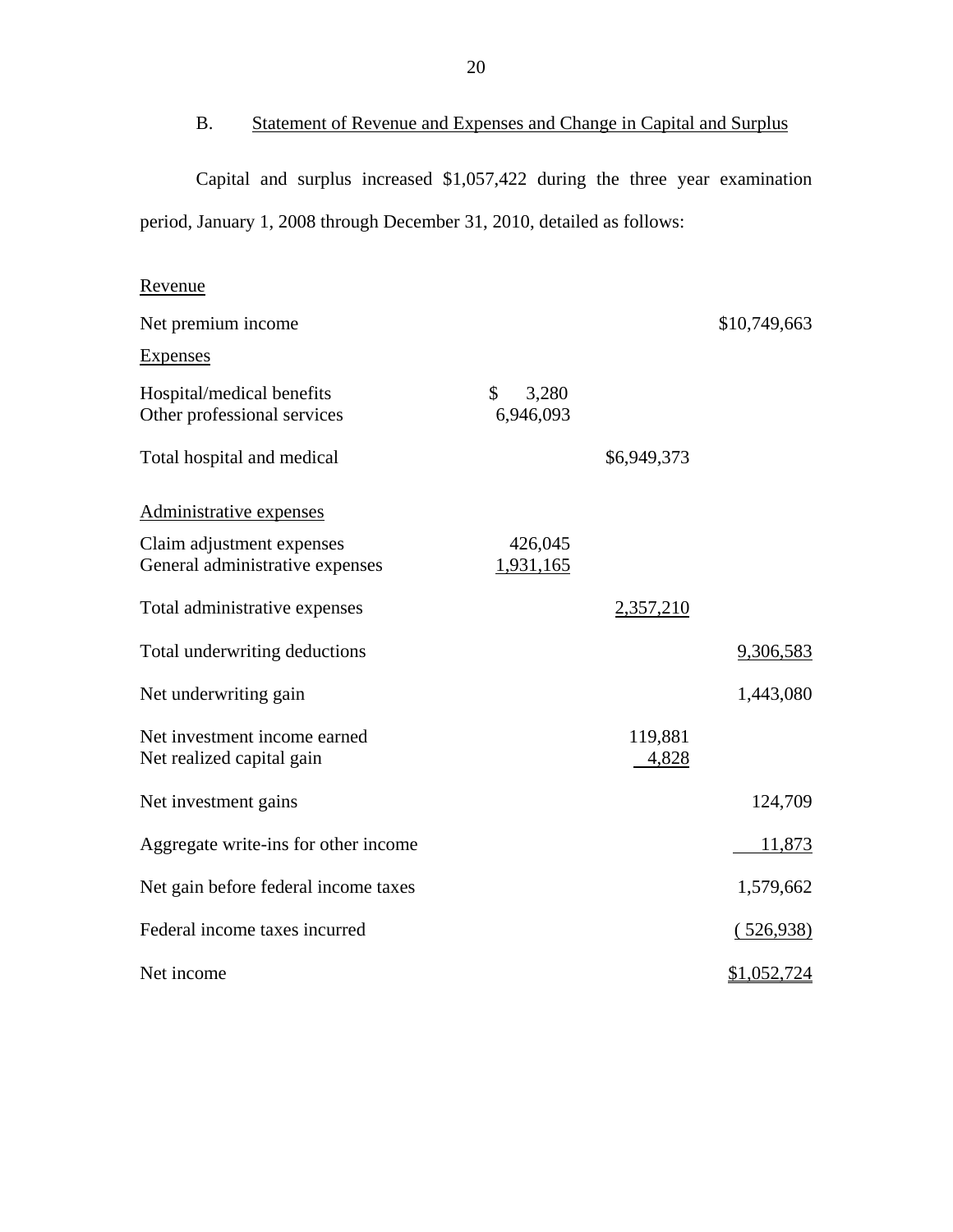Changes in Capital and Surplus Account

| Capital and surplus, per report on<br>examination as of December 31, 2007 |                            |                             | \$2,738,189 |
|---------------------------------------------------------------------------|----------------------------|-----------------------------|-------------|
|                                                                           | Gains in<br><b>Surplus</b> | Losses in<br><b>Surplus</b> |             |
| Net Income<br>Change in non-admitted assets                               | \$1,052,724<br>4,698       |                             |             |
| Total gains                                                               | \$1,057,422                |                             |             |
| Net increase in capital and surplus                                       |                            |                             | \$1,057,422 |
| Capital and surplus, per report on<br>examination as of December 31, 2010 |                            |                             | \$3.795.611 |

#### **4. CLAIMS UNPAID**

The examination liability of \$109,835 is the same as the amount reported by MVPHSC as of December 31, 2010. The examination analysis was conducted in accordance with generally accepted actuarial principles and practices and was based on statistical information contained in the Plan's internal records and its filed annual statements as verified by the examiner.

The examination reserve was based upon actual claims payments made through a point in time, plus an estimate for claims remaining unpaid at that date. Such estimate was calculated based on actuarial principles, which utilized the Plan's experience in projecting the ultimate cost of claims incurred on or prior to December 31, 2010.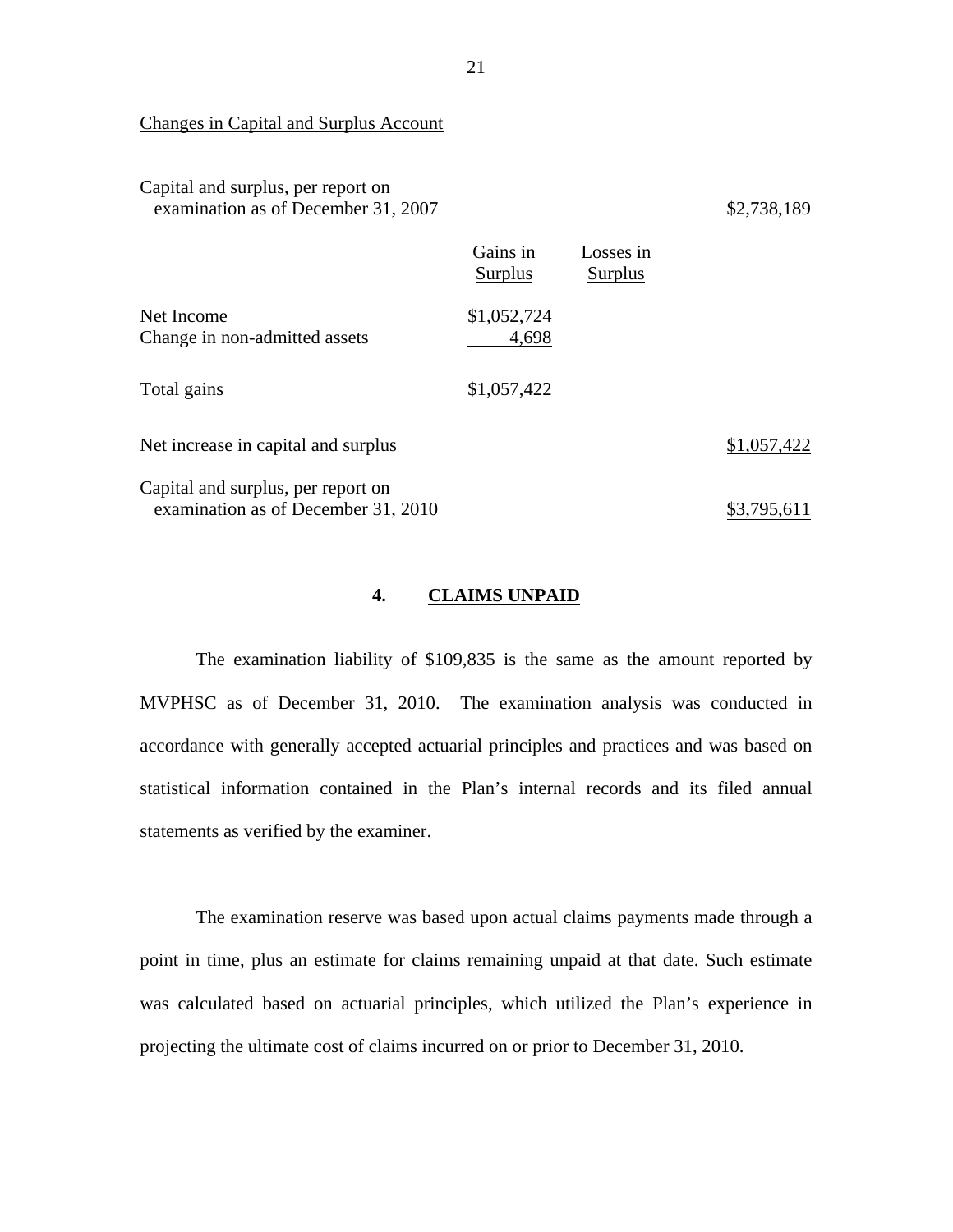#### **5. COMPLIANCE WITH PRIOR REPORT ON EXAMINATION**

The prior report on examination included three recommendations detailed as follows (page number refers to the prior report on examination):

### **ITEM NO. PAGE NO**.

#### Holding Company System

1. It is recommended that the Plan enter into a written consolidated tax agreement with MVPHIC Holding Corporation as required by Section 1505(d) of the New York Insurance Law. It is further recommended that said consolidated tax agreement be constructed in conformity with Circular Letter No. 33 (1979) and that the Plan file such agreement with the New York Insurance Department. 16

The Plan has complied with this recommendation.

#### Allocation of Expenses

2. It is recommended that the Plan apply the guidelines of NAIC SSAP No. 70 and Department Regulation No. 30 by revising and updating its expense allocation methodology in order to reflect an appropriate allocation among the proper annual statement expense groupings within the Underwriting and Investment Exhibit of the Plan's annual statement. 17

The Plan has complied with this recommendation.

#### **Abandoned Property Law**

3. It is recommended that the Plan comply with the (publishing of) notice requirements of Section 1316(3) of the New York Abandoned Property Law. 18

The Plan has complied with this recommendation.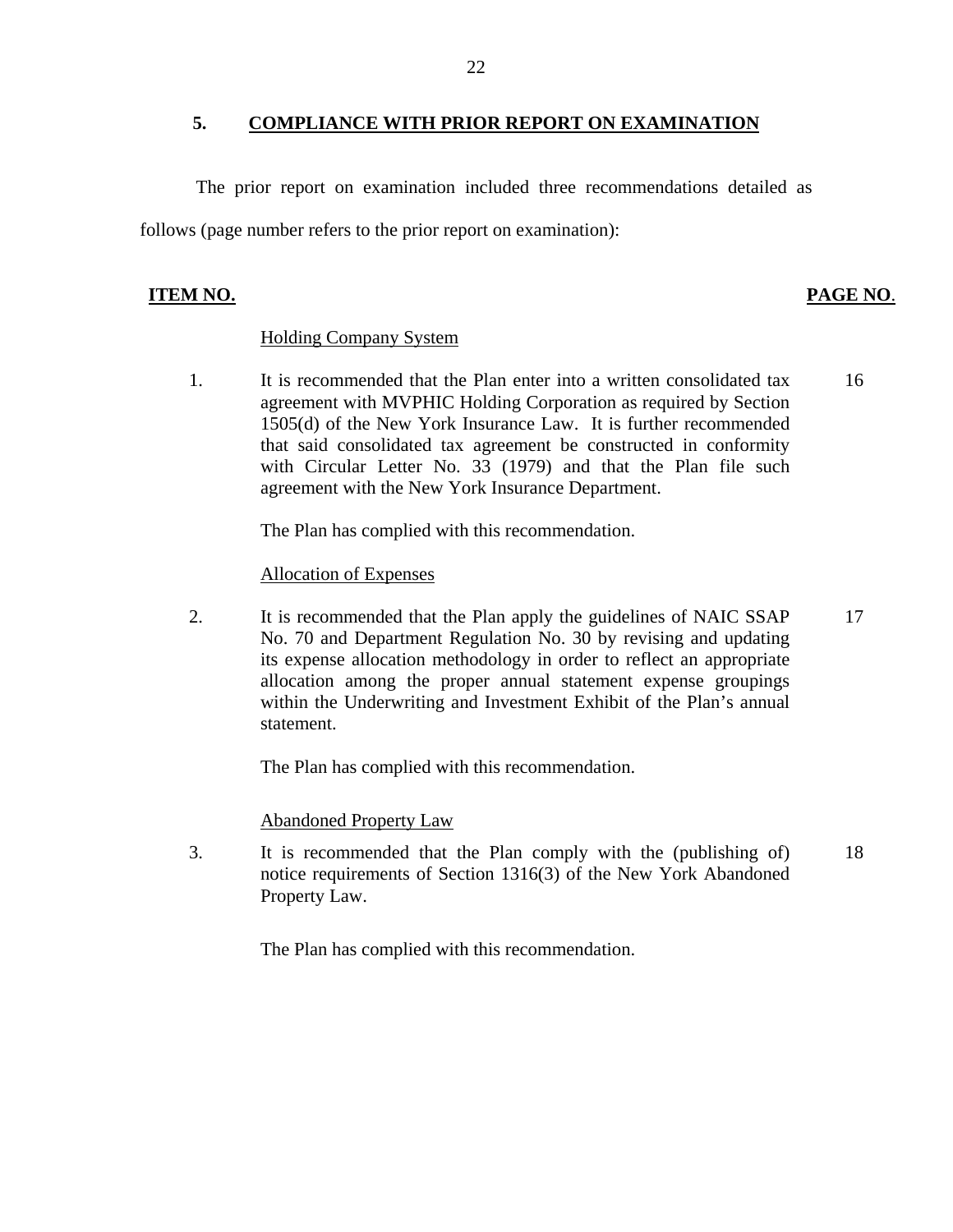#### 6. **SUMMARY OF COMMENTS AND RECOMMENDATIONS**

#### **ITEM**

#### **PAGE NO.**

8

#### A. Enterprise Risk Management

It is recommended that the Plan officially appoint a Chief Risk Officer and establish a Risk Committee accountable for the overall ERM function. The Risk Committee would report directly to the Board of Directors.

#### B. Internal Audit Department

- i. In order to enhance the independence of the internal audit function, it is recommended that MVP revise the Internal Audit and Audit Committee charters to clearly indicate that the Audit Committee has primary responsibility for the performance evaluation and compensation of the IAD director. 10
- ii. It is also recommended that the MVP Audit Committee maintains documentation to support the Audit Committee's review of the IAD director's performance. Details for the IAD director's compensation should also be included.

10